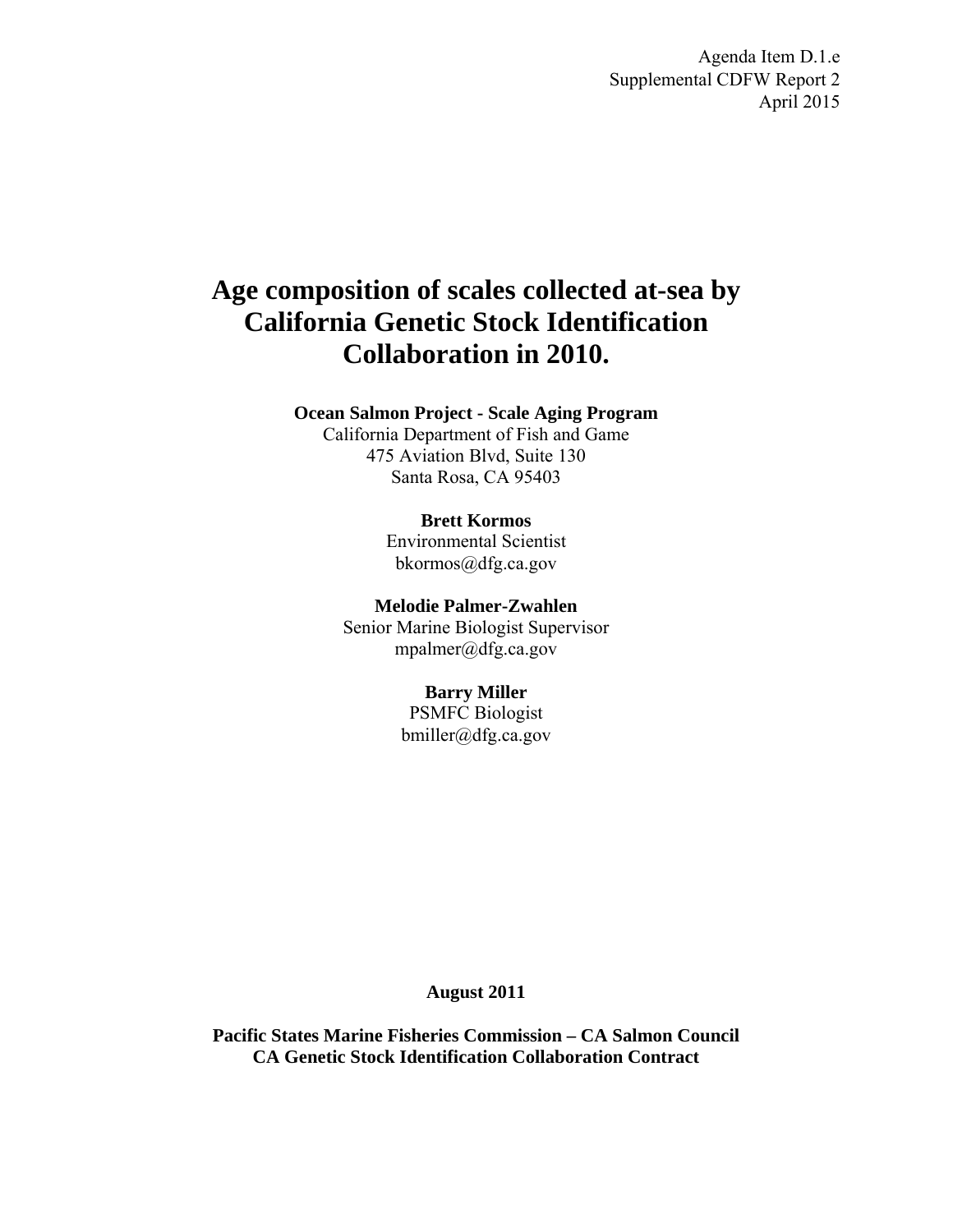#### **Introduction**

 This report describes the data and methods used by the California Department of Fish and Game (CDFG) Ocean Salmon Project (OSP) to determine the age composition of Chinook salmon collected by the California Genetic Stock Identification Collaboration (CA GSI) in 2010. The CA GSI is a workgroup comprised of commercial salmon industry representatives, the California Salmon Council (CSC), CDFG, and the National Marine Fisheries Service-Southwest Fisheries Science Center (SWFSC). Through the use of genetic stock identification and scale aging techniques, the CA GSI study objective was to determine the stock-specific age composition of Chinook salmon contacted in California waters by management area and month. Scales, tissue samples, and other biological data were collected at-sea by commercial trollers under contract with the CA GSI. Fishing occurred during May through September 2010 between Point Conception and the California-Oregon border. Since most of California was closed to commercial salmon fishing during the 2010 season, the primary mode of sampling was nonretention. However, approximately 38 percent of at-sea samples, including all known-age scales, were collected during a limited commercial season in July and August (2010 season structure can be found at www.pcouncil.org). Stock designations included in this report are those assigned to each scale sample by the SWFSC Genetics Laboratory.

#### **Methods**

A total of 5,064 scale envelopes were received from the SWFSC Genetics Lab; however 473 samples were not included in this analysis due to various problems (e.g., missing scales, duplicate sample ID numbers) that prohibited a sample from being assigned to a specific stock or sample location and time. Two samples (Rogue River and Upper Columbia Summer Fall) that were read as age 6 were also omitted from this report due to their relative rarity in California ocean salmon fisheries.

Scales from 479 known-age fish were also added to reading assignments to evaluate reader accuracy and potentially correct for bias; these scales were collected by the CDFG's Ocean Salmon Project (OSP) from adipose fin-clipped salmon containing coded-wire tags (CWTs) observed during their dockside monitoring of sport and commercial salmon fisheries in 2010.

Contemporary mounting, digital imaging and digital reading techniques were used. For each sample, approximately 5-10 scales were cleaned and mounted onto a glass slide. Each slide was examined and the best 2-3 scales were digitally imaged using an Olympus Colorview IIIu camera coupled to a transmitted light microscope and Olympus analysis FIVE imaging software. Scale images were randomly sorted into stock-specific reading assignments to reduce reader error associated with reading scales from salmon stocks with varying life history types. The OSP has found that reading scales concurrently from different salmon stocks (specifically run-type) within the Central Valley (CV) increases reader error. When available, known-age CWT samples were included in the stock-specific assignment to evaluate reader accuracy through validation matrices.

Scale samples were read by a single experienced reader and field length data were only taken into consideration after the initial determination of age by the reader. Flain and Glova (1988) demonstrated that aging scales by an individual experienced reader can be more accurate than aging scales using multiple readers. Individual ages were determined from scales by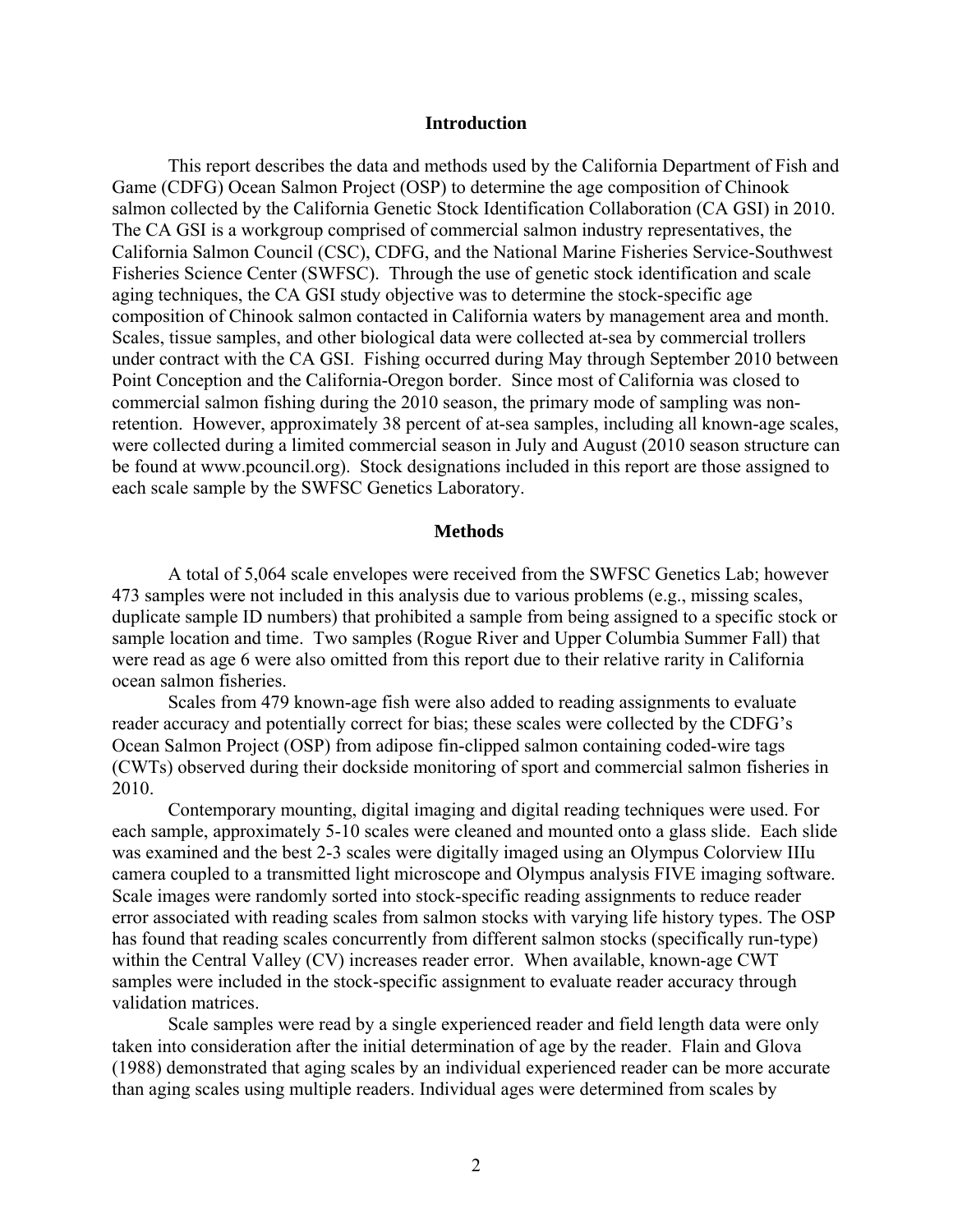counting winter annuli, a standard method for scale aging of Pacific salmon (Bugaev 2004). Annuli can be identified as bands of closely spaced or broken circuli. The age compositions in this report are based on direct counts of winter annuli. Age assignments for CV Fall and Klamath Chinook samples collected in September were not adjusted to reflect the use of September 1 as the "birth date" for these stocks in west coast ocean harvest models.

The final age composition for each stock was determined by combining "read" age assignments for unknown-age scales with known-age CWT samples collected at-sea. Although the original study design included correcting for reader bias using a modified maximum likelihood estimator (MLE) based on Kimura and Chikuni (1987), there were insufficient numbers of known-age CWT scales to perform this work for any stock type besides CV fall.

# **Results**

A total of 4,495 unknown-age and 96 known-age CA GSI scales were read from 14 separate stock designations, as assigned by the SWFSC Genetics Lab. Scales from 575 knownage CWT salmon were also read, including supplemental OSP scales used only for reader validation and bias correction purposes. Table 1 summarizes the number of aged CA GSI scales collected by fishing area (based on nearest port) and month. Almost 70% of all samples were taken in Fort Bragg, Eureka, and Bodega Bay and 81% of the scales were collected in July, August and September. More than 53% of all scales were designated by the SWFSC GSI lab as CV fall Chinook (it should be noted that this stock designation also includes Feather River spring and Central Valley late fall Chinook). Rogue River, California Coastal, and Klamath River stocks comprised 16%, 10%, and 9%, respectively, of all CA GSI scales.

Table 2 contains the total age composition by stock designation for all CA GSI samples. For each stock, the total represents the number of unknown-age samples that were successfully read and assigned an age, plus any known-age CWT scales sampled at-sea. Figure 1 shows the total age proportions for CA GSI scales collected in 2010; almost 63% of all scales were determined to be from age-three fish.

Validation matrices evaluating reader accuracy of known-age CWT samples by stock designation can be found in Table 3a-h; however because relatively few known-age CWT scales were collected from stocks other than CV fall, these validation matrices couldn't be used to correct for reader bias on a stock-specific basis. Table 4 provides the number of known- and unknown-age samples by age for each stock designation collected by CA GSI. Table 5 provides the proportions at age for each stock type.

Figures 2a-2h show the stock-specific age composition by fishing area (i.e., nearest port) and month for all CA GSI scales. Age composition by stock are the direct counts of age assignments of unknown-age scales combined with any known-age (CWT) scales collected atsea. Although there were not enough known-age CWT scales to correct for potential reader bias based on known-age versus read-age validation matrices, Table 6 presents the "read vs corrected" ages for unknown-age CV Fall scales by management area and month utilizing the MLE.

## **Discussion**

While the CWT continues to be the primary tool used for monitoring and managing mixed-stock fisheries on the west coast, the results of this report demonstrate the potential for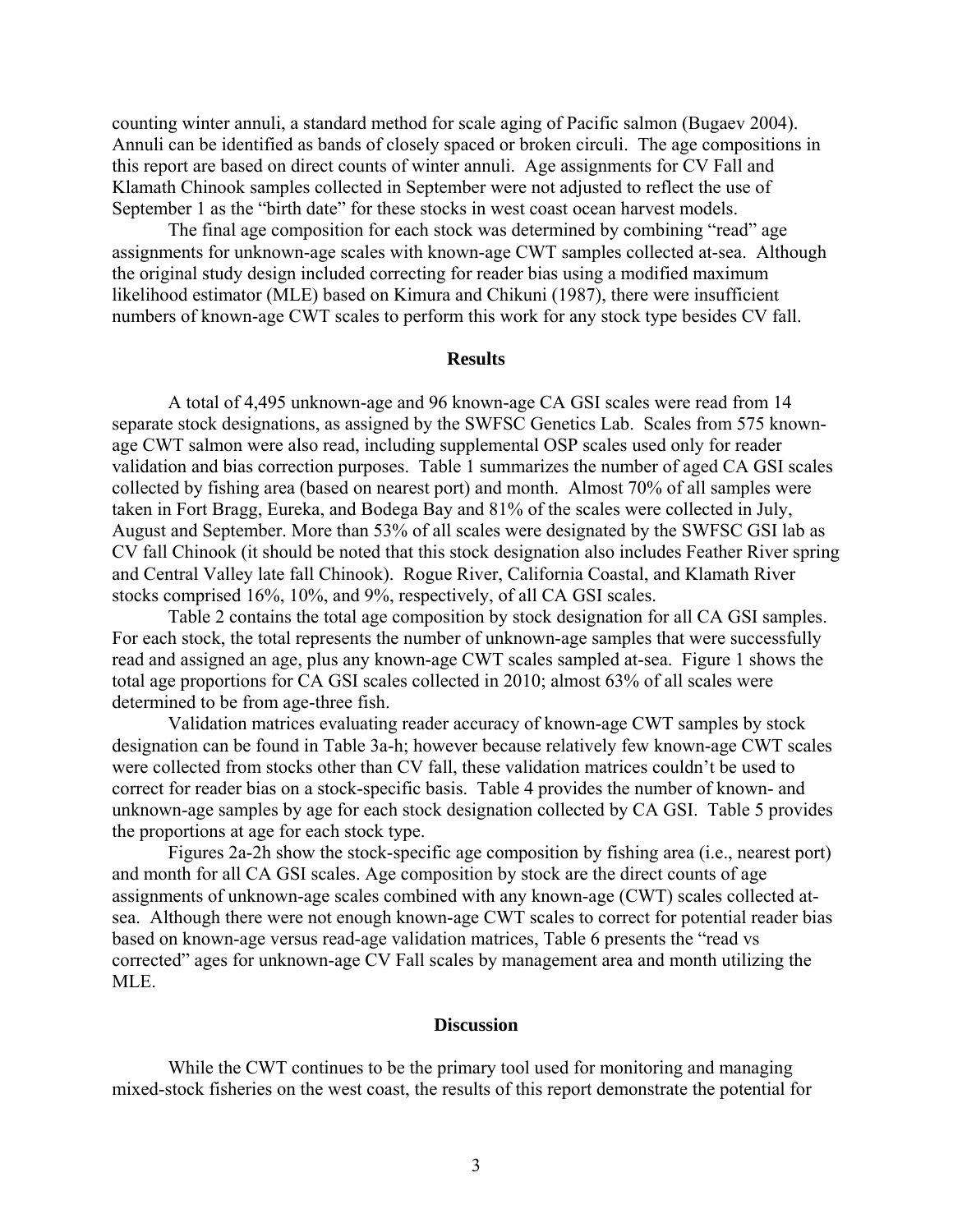using GSI and scale aging techniques to provide supplemental stock distribution information, especially for stocks without representative CWT fish. This study also highlighted the need for additional coordination and planning if these data are to be incorporated in future salmon management.

Tissues and scales were collected at-sea from both legal  $(≥ 27"$  total length) and sublegal salmon caught in both open and closed areas of California. However, because most known-age CWT scales collected at-sea and in OSP dockside samples were obtained from legal fish landed in the commercial fishery, the known-age scales weren't representative of the catch. Only 55 age-two CWT samples were collected, of which 73% were obtained from the sport fishery. In addition, all age-two CWTs were from CV fall stocks. If adequate numbers of scales from known-age CWT fish from each age class and stock type had been collected, the MLE could have been used to bias correct the age composition for additional stocks. Given the small change observed in the age proportions by time and area after applying the MLE correction to the CV fall "read" ages, using direct counts to determine the age composition by time and area for all stocks in this study seems to be the best approach given these data constraints.

A dockside sampling program with representative sampling of catch in both commercial and sport fisheries needs to be established if these data are to be used to determine stock- and age-specific estimates of hatchery and natural components in ocean harvest by time and area. The coastwide sampling program must collect scales, combined with tissues, from both finclipped and unmarked salmon fish observed in sport and commercial fisheries during the entire season. Estimates of stock-specific age composition through genetic stock identification and scale aging could be applied to the total catch. Removing the hatchery component utilizing CWT data would allow stock- and age-specific estimates of the natural component by time and area to be made. Additionally, minimum sample sizes for utilizing a MLE can also be targeted, allowing for bias correction and increasing the efficiency of the aging work. For stocks without representative CWT releases, an "agreement approach" using two or more readers could be used. Without comprehensive sampling of all ocean harvest, stock- and age-specific estimates of hatchery and natural components by time and area will not be possible.

# **Literature Cited**

- Bugaev A.V. 2004. Scale pattern analysis estimates of the age and stock composition of Chinook salmon *Oncorhynchus tshawytscha* in R/V *TINRO* trawl catches in the western Bering Sea in September-October 2002 (NPAFC Doc. 764) 15 p. KamchatNIRO, Kamchatka Fisheries & Oceanography Inst., Fisheries State Committee of Russia, Naberezhnaja Street 18, Petropavlovsk-Kamchatski, Russia.
- Flain, M. and Glova, G. 1988. A test of the reliability of otolith and scale readings of Chinook salmon (*Oncorhynchus tshawytscha*). New Zealand Journal of Marine and Freshwater Research, Vol. 22: 497-500
- Kimura, D.K. and S. Chikuni, 1987. Mixtures of empirical distributions: an iterative application of the age-length key. Biometrics 43:23-35.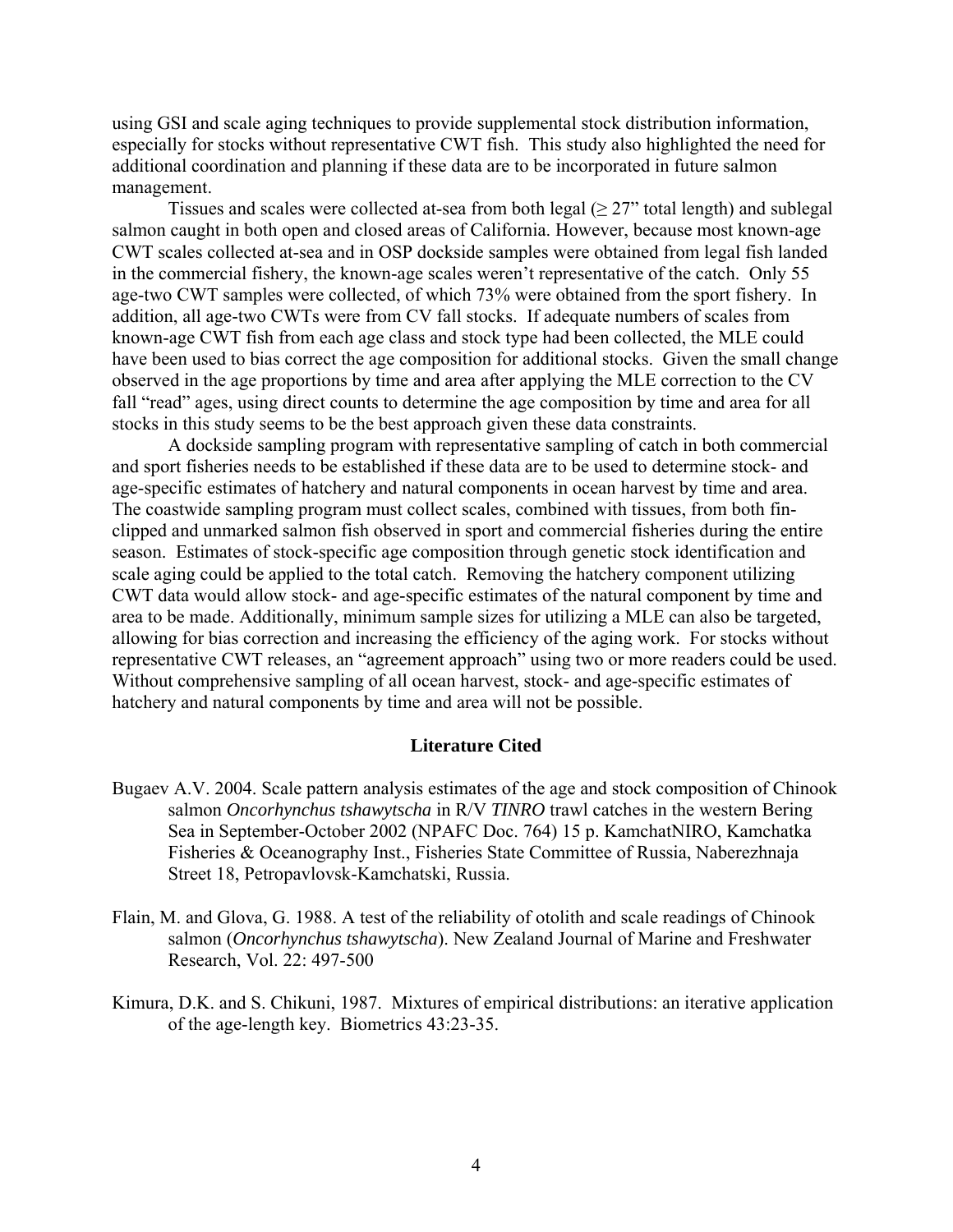# **Acknowledgements**

Thanks to the following individuals for their assistance in producing this report: Julie Coombes, Roxanne Jordan, Barry Dreher and Kathy Laugero for their efforts to organize, clean, mount, and image these scales. Scale collections were provided by California trollers under contract with the California Salmon Council and the CA GSI Workgroup. Special thanks to Carlos Garza and his colleagues at The National Marine Fisheries Service's Southwest Fisheries Science Center Genetics Lab for providing the stock designation of each sample.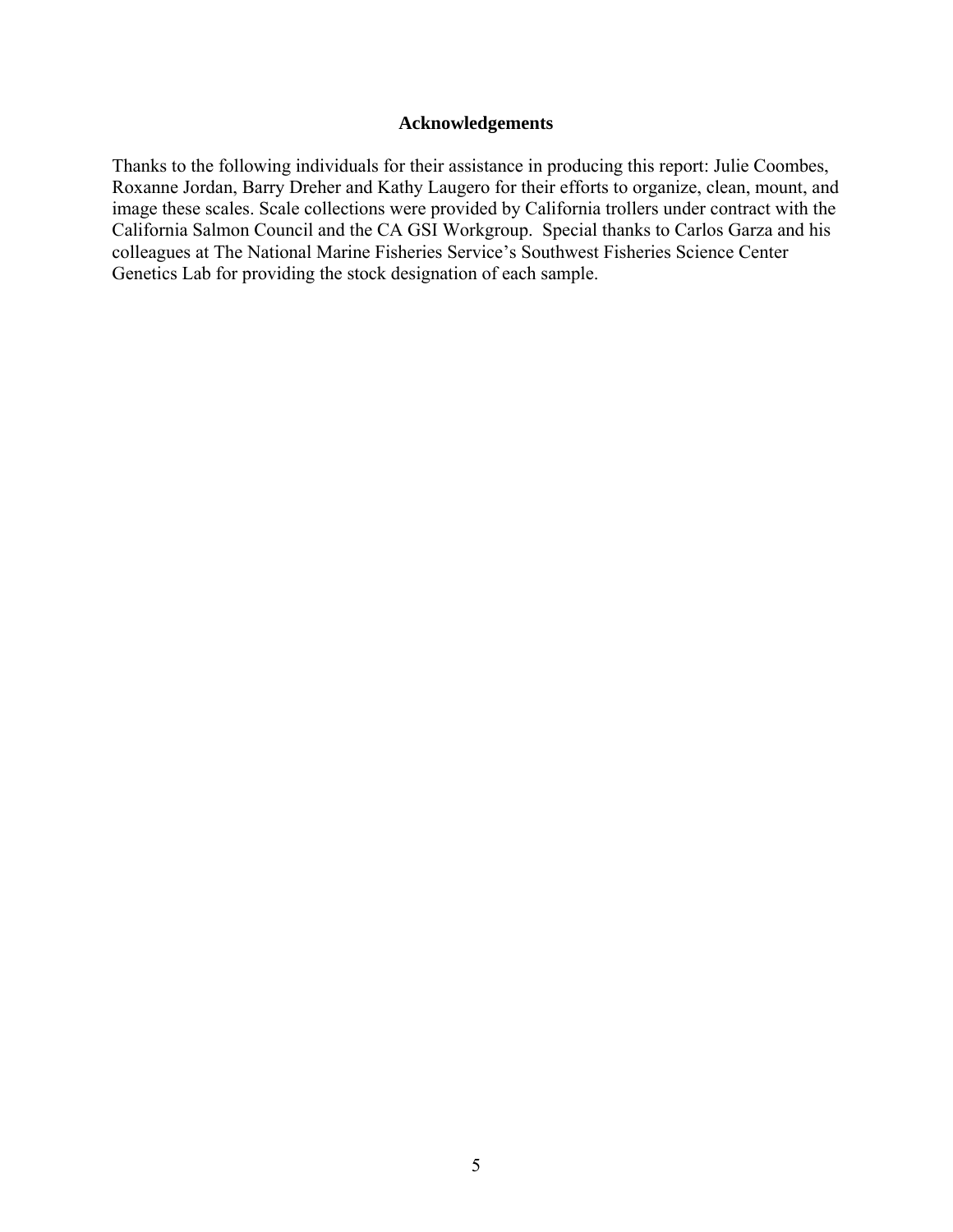| Port                 | May            | Jun            | Jul       | Aug       | <b>Sep</b> | <b>Total</b> | % Total |
|----------------------|----------------|----------------|-----------|-----------|------------|--------------|---------|
| <b>Crescent City</b> | $\pmb{0}$      | 1              | $\pmb{0}$ | $\pmb{0}$ | 23         | 24           | 1%      |
| Eureka               | $\mathbf 0$    | 52             | 117       | 321       | 308        | 798          | 17%     |
| Fort Bragg           | 90             | 161            | 431       | 518       | 458        | 1,658        | 36%     |
| Bodega Bay           | 43             | 104            | 388       | 153       | 49         | 737          | 16%     |
| San Francisco        | 68             | 120            | 47        | 108       | 56         | 399          | 9%      |
| Half Moon Bay        | 43             | 151            | 64        | 9         | 23         | 290          | 6%      |
| Santa Cruz           | 15             | 18             | 378       | 145       | 89         | 645          | 14%     |
| Morro Bay            | $\overline{2}$ | $\mathfrak{B}$ | 10        | 9         | 16         | 40           | 1%      |
| Total                | 261            | 610            | 1,435     | 1,263     | 1,022      | 4,591        | 100%    |
| % Total              | 6%             | 13%            | 31%       | 28%       | 22%        | 100%         |         |

Table 1: Number of CA GSI scales collected at-sea by fishing area (nearest port) and month in 2010.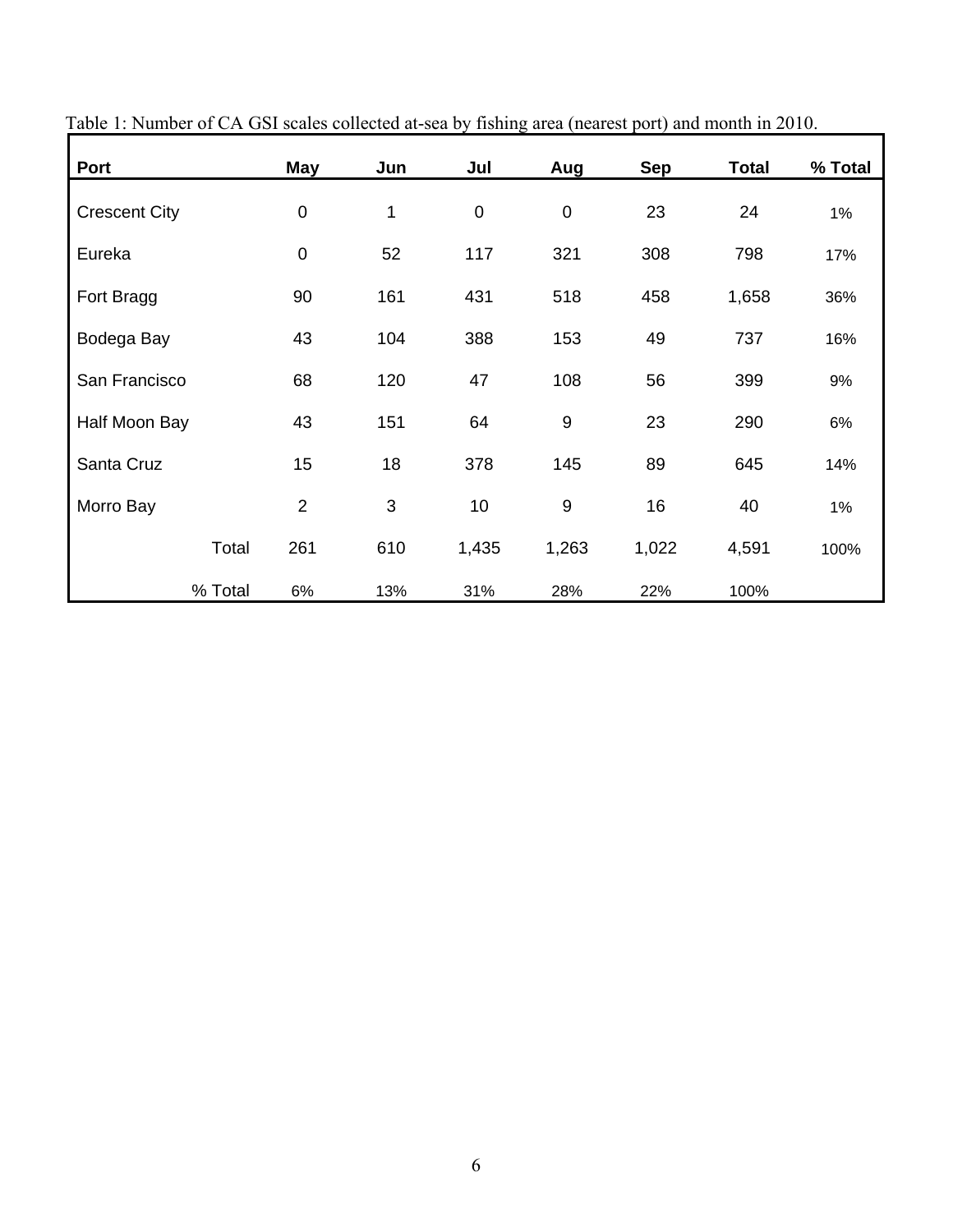|                                    | Age   |                |                |                |                |                |         |  |  |
|------------------------------------|-------|----------------|----------------|----------------|----------------|----------------|---------|--|--|
| <b>Stock Designation</b>           |       | $\overline{2}$ | $\mathbf{3}$   | 4              | 5              | <b>Total</b>   | % Total |  |  |
| <b>Central Valley Fall</b>         |       | 613            | 1,713          | 123            | 1              | 2,450          | 53%     |  |  |
| California Coastal*                |       | 32             | 270            | 155            | 6              | 463            | 10%     |  |  |
| <b>Central Valley Spring</b>       |       | 38             | 34             | $\overline{2}$ | $\overline{0}$ | 74             | 2%      |  |  |
| Sacramento River Winter            |       | 3              | 26             | 1              | $\mathbf 0$    | 30             | 1%      |  |  |
| Chetco River*                      |       | 5              | 145            | 173            | 8              | 331            | 7%      |  |  |
| <b>Columbia River Spring Creek</b> |       | $\mathbf 0$    | 3              | 1              | $\overline{0}$ | $\overline{4}$ | $< 1\%$ |  |  |
| <b>Deschutes River</b>             |       | $\mathbf 0$    | $\overline{2}$ | $\overline{2}$ | $\mathbf 0$    | 4              | $< 1\%$ |  |  |
| Klamath River*                     |       | 25             | 237            | 166            | $\mathbf{1}$   | 429            | 9%      |  |  |
| Lower Columbia River Fall          |       | $\mathbf 0$    | $\mathbf 0$    | 1              | $\overline{0}$ | 1              | $< 1\%$ |  |  |
| Lower Columbia River Spring        |       | $\Omega$       | 2              | $\mathbf{0}$   | $\overline{0}$ | $\overline{2}$ | $< 1\%$ |  |  |
| Mid-Oregon Coastal                 |       | 6              | 24             | 14             | $\overline{0}$ | 44             | 1%      |  |  |
| Rogue River*                       |       | 33             | 432            | 276            | 11             | 752            | 16%     |  |  |
| <b>Snake River Fall</b>            |       | $\mathbf 0$    | $\overline{2}$ | $\overline{2}$ | $\mathbf 0$    | 4              | $< 1\%$ |  |  |
| Upper Columbia Summer Fall         |       | $\Omega$       | 1              | 1              | 1              | 3              | $< 1\%$ |  |  |
|                                    | Total | 755            | 2,891          | 917            | 28             | 4,591          | 100%    |  |  |

Table 2: Age composition of CA GSI scales (unknown and known-age) by stock designation.

\*Denotes instances where known-age CWT stock did not match genetic assignments:

California Coast: Coleman National Fish Hatchery Late Fall, Feather River Hatchery Fall

Chetco River: Rowdy Creek Hatchery fall (2)

Klamath River: Elk River Hatchery

Rogue River: Rowdy Creek Hatchery fall, Coleman National Fish Hatchery fall, Mokelumne River Hatchery fall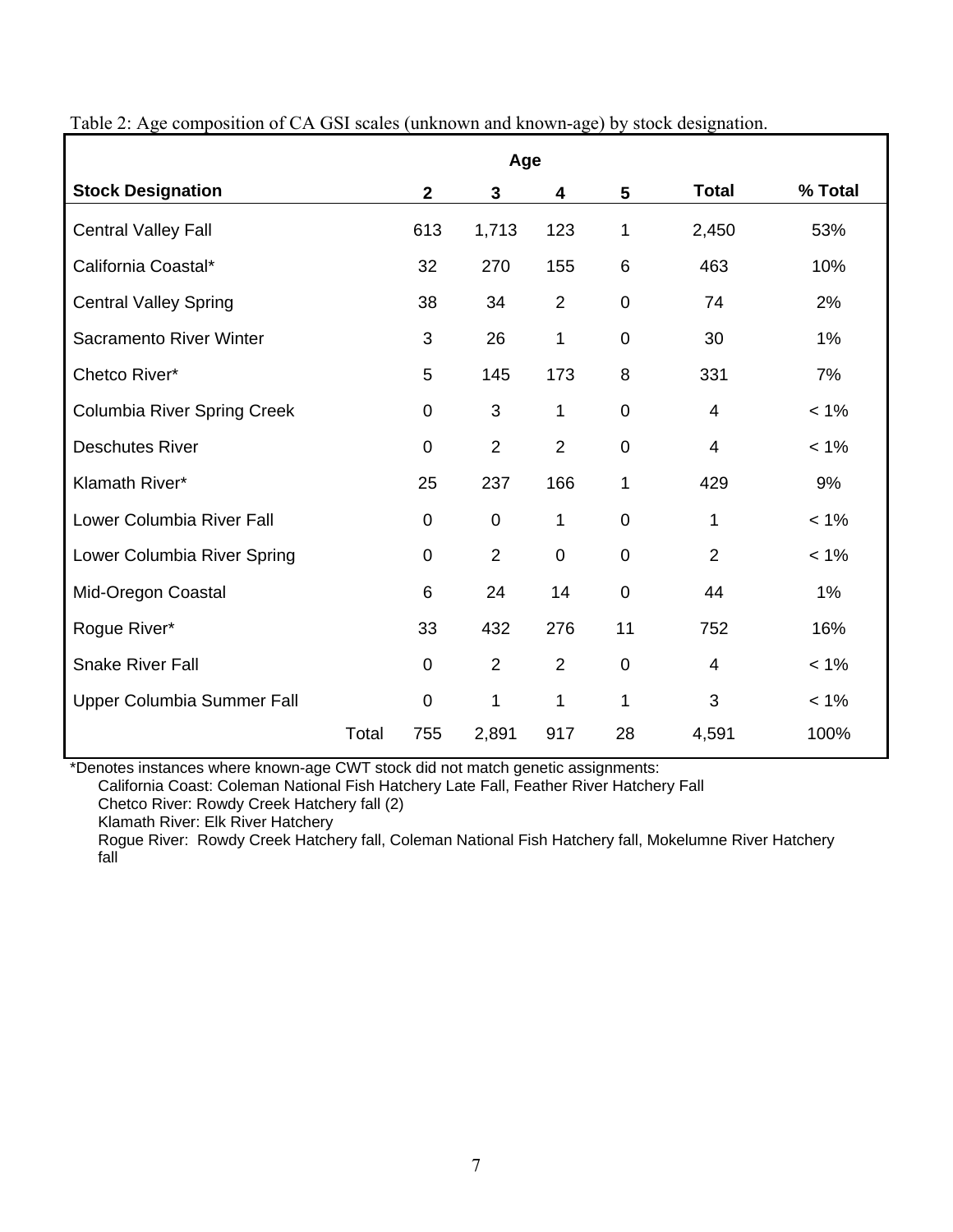

Figure 1: Proportion by age for all known- and unknown-age scales collected at-sea by CA GSI. All stocks are combined and not corrected for reader bias.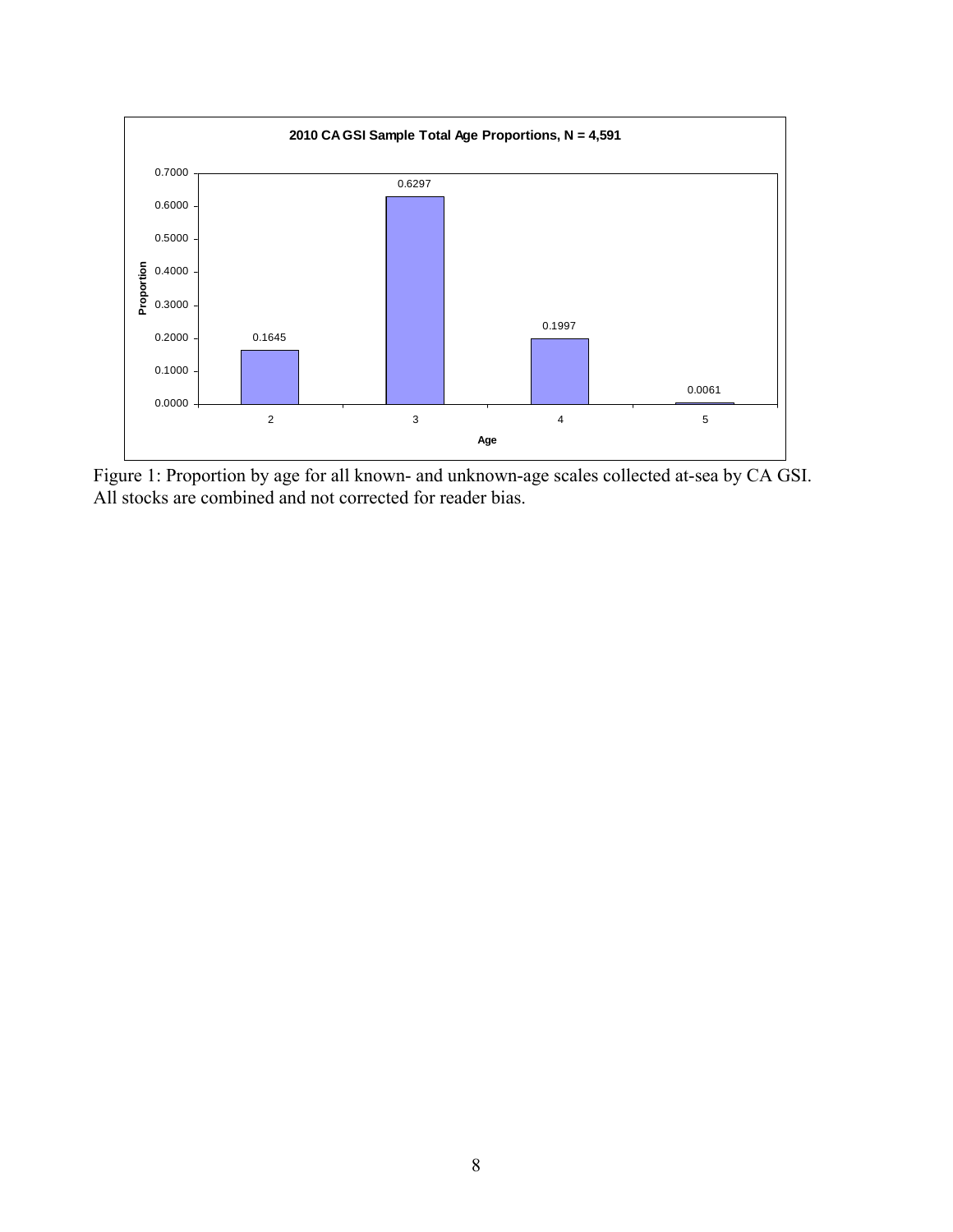| Number                  |       | Known Age |       |       |       |       |       |  |
|-------------------------|-------|-----------|-------|-------|-------|-------|-------|--|
|                         |       |           | 2     | З     | 4     | 5     |       |  |
|                         |       | 2         | 49    | 4     | O     |       |       |  |
| Read                    |       | 3         | 6     | 392   | 3     |       |       |  |
|                         | Age   | 4         | 0     | 3     | 10    |       |       |  |
|                         |       | 5         | Ω     | ი     | 0     |       | Total |  |
| Total                   |       | 55        | 399   | 13    | 0     | 467   |       |  |
| Percentage<br>Known Age |       |           |       |       |       |       |       |  |
|                         |       |           |       |       |       |       |       |  |
|                         |       |           | 2     | З     | 4     | 5     |       |  |
|                         |       | 2         | 0.891 | 0.010 | 0.000 | 0.000 |       |  |
| Read                    |       | 3         | 0.109 | 0.982 | 0.231 | 0.000 |       |  |
|                         | Age   | 4         | 0.000 | 0.008 | 0.769 | 0.000 |       |  |
|                         |       | 5         | 0.000 | 0.000 | 0.000 | 0.000 |       |  |
|                         | Total |           | 1.000 | 1.000 | 1.000 | 0.000 |       |  |
|                         |       |           |       |       |       |       |       |  |

Table 3a. 2010 Central Valley Fall scale validation matrices.

\*Includes 385 scales sampled dockside by CDFG

Table 3b. 2010 California Coastal scale validation matrices.

| Number     |   |       | Known Age |       |       |       |
|------------|---|-------|-----------|-------|-------|-------|
|            |   | 2     | 3         | 4     | 5     |       |
|            | 2 | 0     | O         | 0     | Ω     |       |
| Read       | 3 | O     | 29        | O     |       |       |
| Age        | 4 | O     |           | O     |       |       |
|            | 5 | 0     | O         | 0     |       | Total |
| Total      |   | 0     | 30        | 0     | 0     | 30    |
| Percentage |   |       | Known Age |       |       |       |
|            |   | 2     | З         | 4     | 5     |       |
|            | 2 | 0.000 | 0.000     | 0.000 | 0.000 |       |
| Read       | 3 | 0.000 | 0.967     | 0.000 | 0.000 |       |
| Age        | 4 | 0.000 | 0.033     | 0.000 | 0.000 |       |
|            | 5 | 0.000 | 0.000     | 0.000 | 0.000 |       |
| Total      |   | 0.000 | 1.000     | 0.000 | 0.000 |       |

\*Includes 27 scales sampled dockside by CDFG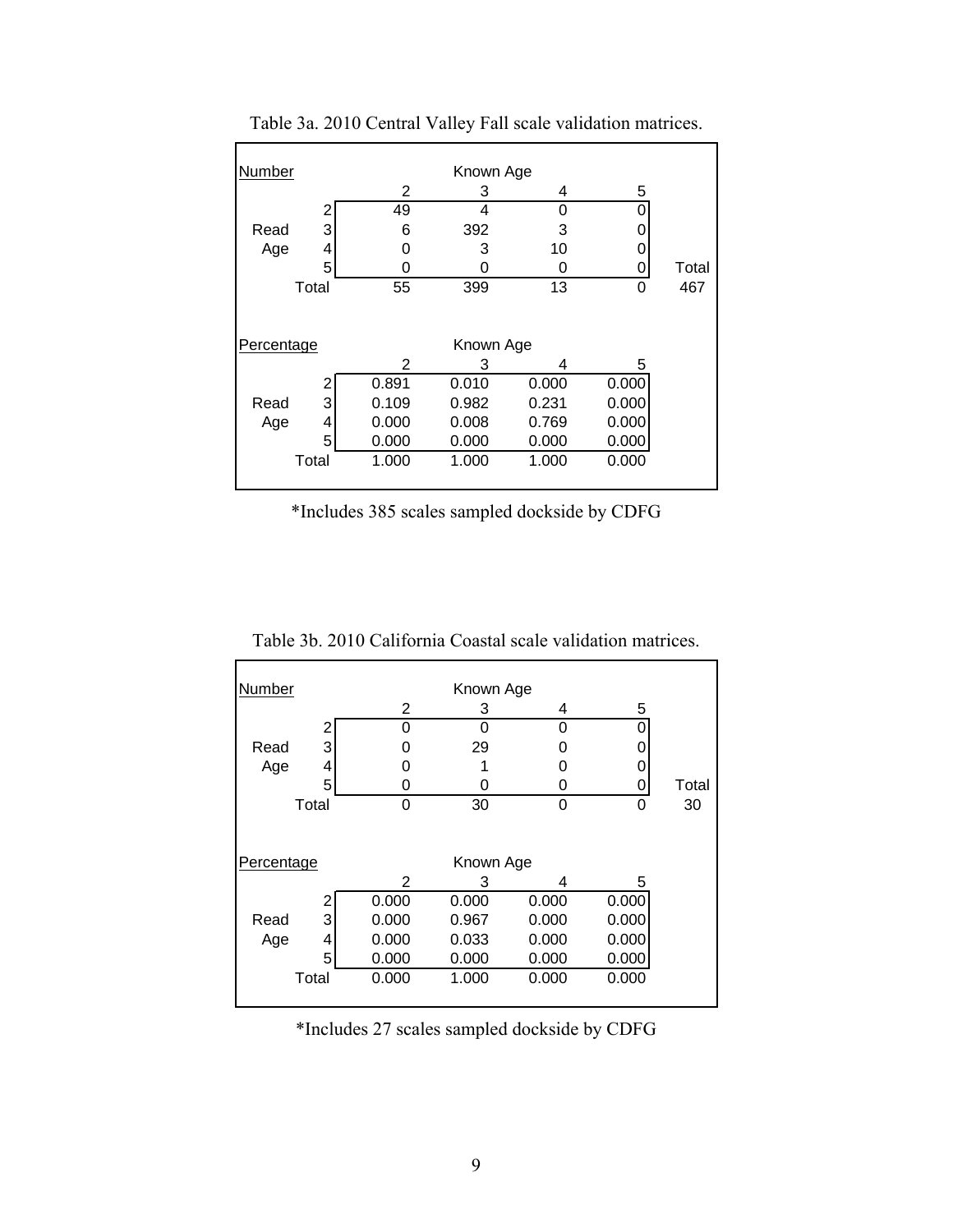| Number                  |       | Known Age |       |       |       |       |  |  |  |
|-------------------------|-------|-----------|-------|-------|-------|-------|--|--|--|
|                         |       | 2         | 3     | 4     | 5     |       |  |  |  |
|                         | 2     | 0         | 0     | 0     |       |       |  |  |  |
| Read                    | 3     | 0         | 2     |       |       |       |  |  |  |
| Age                     | 4     | 0         | U     | 3     |       |       |  |  |  |
|                         | 5     | 0         | 0     | 0     | 0     | Total |  |  |  |
| Total                   |       | 0         | 2     | 4     | 0     | 6     |  |  |  |
| Percentage<br>Known Age |       |           |       |       |       |       |  |  |  |
|                         |       | 2         | 3     | 4     | 5     |       |  |  |  |
|                         | 2     | 0.000     | 0.000 | 0.000 | 0.000 |       |  |  |  |
| Read                    | 3     |           | 1.000 | 0.250 | 0.000 |       |  |  |  |
|                         |       | 0.000     |       |       |       |       |  |  |  |
| Age                     | 4     | 0.000     | 0.000 | 0.750 | 0.000 |       |  |  |  |
|                         | 5     | 0.000     | 0.000 | 0.000 | 0.000 |       |  |  |  |
|                         | Total | 0.000     | 1.000 | 1.000 | 0.000 |       |  |  |  |
|                         |       |           |       |       |       |       |  |  |  |

Table 3c. 2010 Chetco River scale validation matrices.

\*Includes 3 scales sampled dockside by CDFG

Table 3d. 2010 Columbia River Spring Creek scale validation matrices.

| Number     |       |       | Known Age |       |       |       |
|------------|-------|-------|-----------|-------|-------|-------|
|            |       | 2     | 3         | 4     | 5     |       |
|            | 2     | 0     | 0         | 0     |       |       |
| Read       | 3     | 0     | 3         | O     |       |       |
| Age        | 4     | 0     | O         | O     |       |       |
|            | 5     | 0     | 0         | 0     |       | Total |
| Total      |       | 0     | 3         | 0     | 0     | 3     |
|            |       |       |           |       |       |       |
| Percentage |       |       | Known Age |       |       |       |
|            |       | 2     | 3         | 4     | 5     |       |
|            | 2     | 0.000 | 0.000     | 0.000 | 0.000 |       |
| Read       | 3     | 0.000 | 1.000     | 0.000 | 0.000 |       |
| Age        | 4     | 0.000 | 0.000     | 0.000 | 0.000 |       |
|            | 5     | 0.000 | 0.000     | 0.000 | 0.000 |       |
|            | Total | 0.000 | 1.000     | 0.000 | 0.000 |       |
|            |       |       |           |       |       |       |

\*All scales sampled dockside by CDFG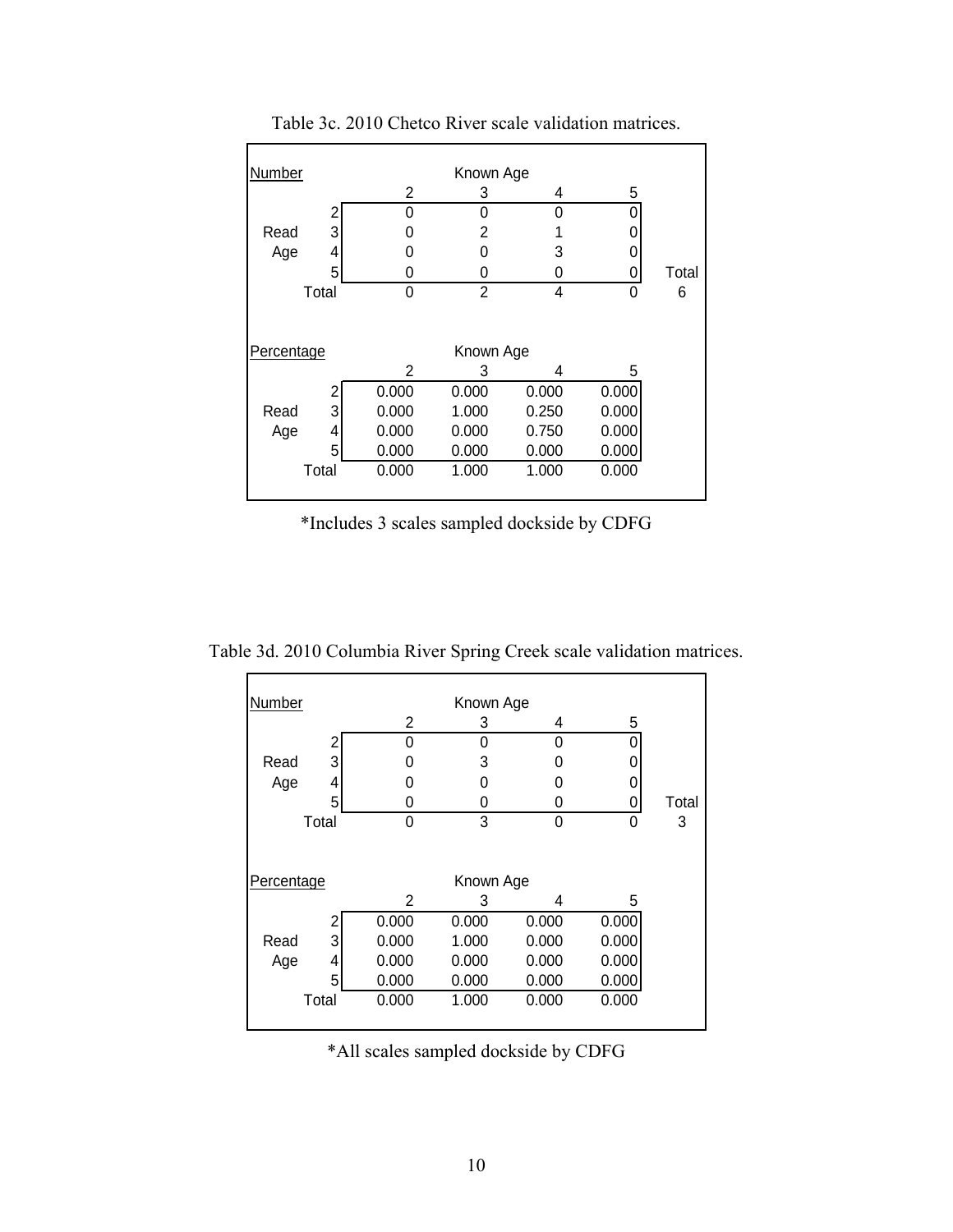| Number     |       | Known Age |           |       |       |       |  |  |  |
|------------|-------|-----------|-----------|-------|-------|-------|--|--|--|
|            |       | 2         | 3         | 4     | 5     |       |  |  |  |
|            | 2     | 0         | 0         | U     |       |       |  |  |  |
| Read       | 3     | 0         | 22        |       |       |       |  |  |  |
| Age        | 4     | Ω         | O         | 36    |       |       |  |  |  |
|            | 5     | 0         | ი         | Ω     |       | Total |  |  |  |
| Total      |       | 0         | 22        | 36    | 0     | 58    |  |  |  |
| Percentage |       |           | Known Age |       |       |       |  |  |  |
|            |       | 2         | 3         | 4     | 5     |       |  |  |  |
|            | 2     | 0.000     | 0.000     | 0.000 | 0.000 |       |  |  |  |
| Read       | 3     | 0.000     | 1.000     | 0.000 | 0.000 |       |  |  |  |
| Age        | 4     | 0.000     | 0.000     | 1.000 | 0.000 |       |  |  |  |
|            | 5     | 0.000     | 0.000     | 0.000 | 0.000 |       |  |  |  |
|            | Total | 0.000     | 1.000     | 1.000 | 0.000 |       |  |  |  |
|            |       |           |           |       |       |       |  |  |  |

Table 3e. 2010 Klamath River scale validation matrices.

\*Includes 54 scales sampled dockside by CDFG

| Number     |   |       | Known Age |       |       |       |
|------------|---|-------|-----------|-------|-------|-------|
|            |   | 2     | 3         | 4     | 5     |       |
|            | 2 | 0     | 0         | 0     | 0     |       |
| Read       | 3 | 0     |           | 0     |       |       |
| Age        | 4 | 0     | 0         | 3     |       |       |
|            | 5 | Ω     | O         | O     |       | Total |
| Total      |   | O     | 7         | 3     | O     | 10    |
| Percentage |   |       | Known Age |       |       |       |
|            |   | 2     | 3         | 4     | 5     |       |
|            | 2 | 0.000 | 0.000     | 0.000 | 0.000 |       |
| Read       | 3 | 0.000 | 1.000     | 0.000 | 0.000 |       |
| Age        | 4 | 0.000 | 0.000     | 1.000 | 0.000 |       |
|            | 5 | 0.000 | 0.000     | 0.000 | 0.000 |       |
| Total      |   | 0.000 | 1.000     | 1.000 | 0.000 |       |

Table 3f. 2010 Rogue River scale validation matrices.

\*Includes 6 scales sampled dockside by CDFG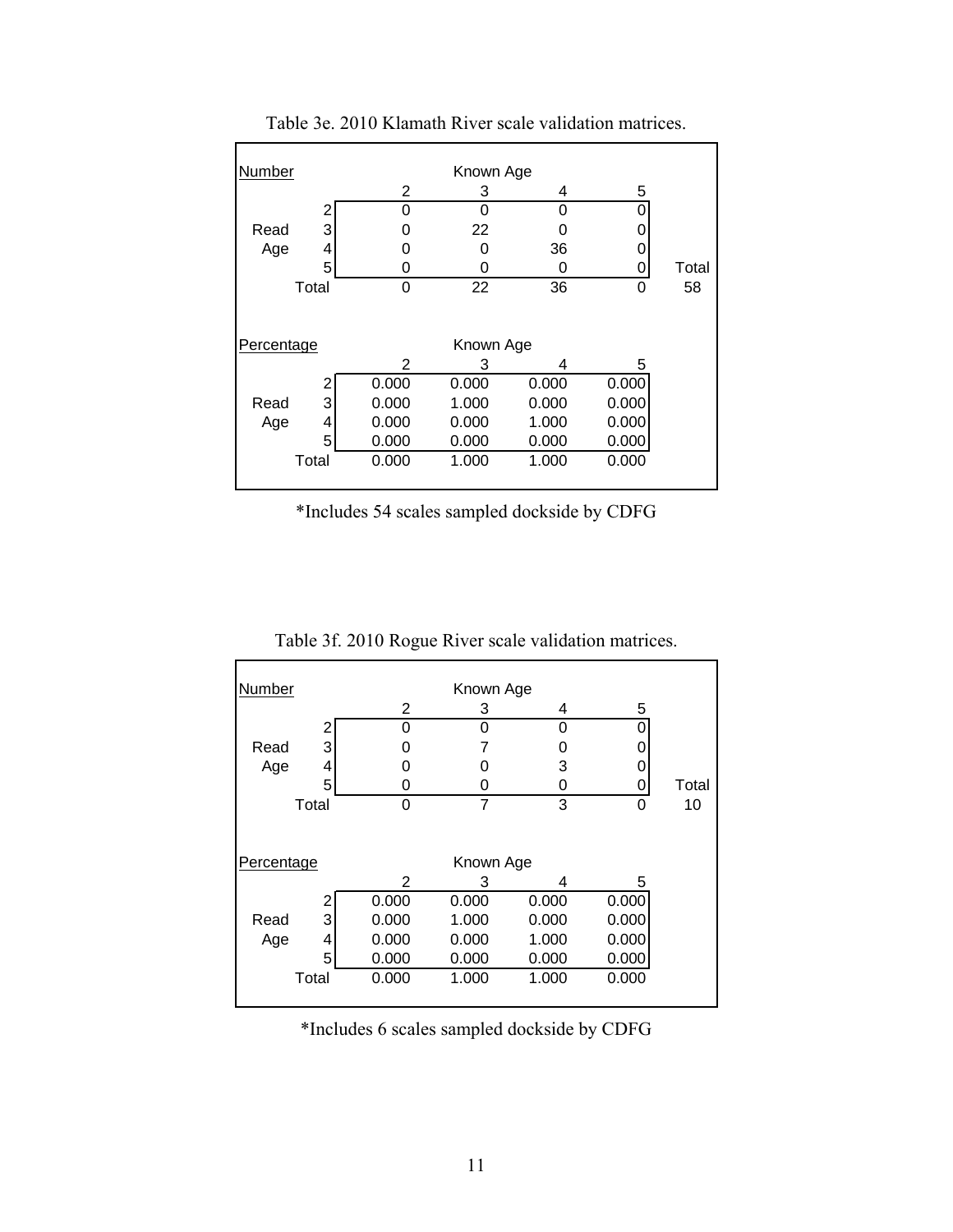| Number     |       |       | Known Age |       |       |       |
|------------|-------|-------|-----------|-------|-------|-------|
|            |       | 2     | З         | 4     | 5     |       |
|            | 2     | 0     | 0         | ∩     | 0     |       |
| Read       | 3     | ი     | 0         |       | 0     |       |
| Age        | 4     | O     | O         |       |       |       |
|            | 5     | 0     | 0         | 0     |       | Total |
| Total      |       | 0     | 0         | 1     | O     |       |
|            |       |       |           |       |       |       |
|            |       |       |           |       |       |       |
| Percentage |       |       | Known Age |       |       |       |
|            |       | 2     | 3         | 4     | 5     |       |
|            | 2     | 0.000 | 0.000     | 0.000 | 0.000 |       |
| Read       | 3     | 0.000 | 0.000     | 0.000 | 0.000 |       |
| Age        | 4     | 0.000 | 0.000     | 1.000 | 0.000 |       |
|            | 5     | 0.000 | 0.000     | 0.000 | 0.000 |       |
|            | Total | 0.000 | 0.000     | 1.000 | 0.000 |       |
|            |       |       |           |       |       |       |

Table 3g. 2010 Upper Columbia Summer/Fall scale validation matrices.

\*Lone scale sampled dockside by CDFG

Table 3h. 2010 All Stocks Combined scale validation matrices.

| Number     |       |       | Known Age |       |       |       |
|------------|-------|-------|-----------|-------|-------|-------|
|            |       | 2     | 3         | 4     | 5     |       |
|            | 2     | 49    | 4         | 0     | ი     |       |
| Read       | 3     | 6     | 455       | 4     | 0     |       |
| Age        | 4     | 0     | 4         | 53    | 0     |       |
|            | 5     | 0     | ი         | O     | 0     | Total |
|            | 6     | 0     | ი         | 0     | 0     |       |
|            | Total | 55    | 463       | 57    | 0     | 575   |
|            |       |       |           |       |       |       |
| Percentage |       |       | Known Age |       |       |       |
|            |       | 2     | 3         | 4     | 5     |       |
|            | 2     | 0.891 | 0.009     | 0.000 | 0.000 |       |
| Read       | 3     | 0.109 | 0.983     | 0.070 | 0.000 |       |
| Age        | 4     | 0.000 | 0.009     | 0.930 | 0.000 |       |
|            | 5     | 0.000 | 0.000     | 0.000 | 0.000 |       |
|            | 6     | 0.000 | 0.000     | 0.000 | 0.000 |       |
|            | Total | 1.000 | 1.000     | 1.000 | 0.000 |       |
|            |       |       |           |       |       |       |

\*Includes 479 scales sampled dockside by CDFG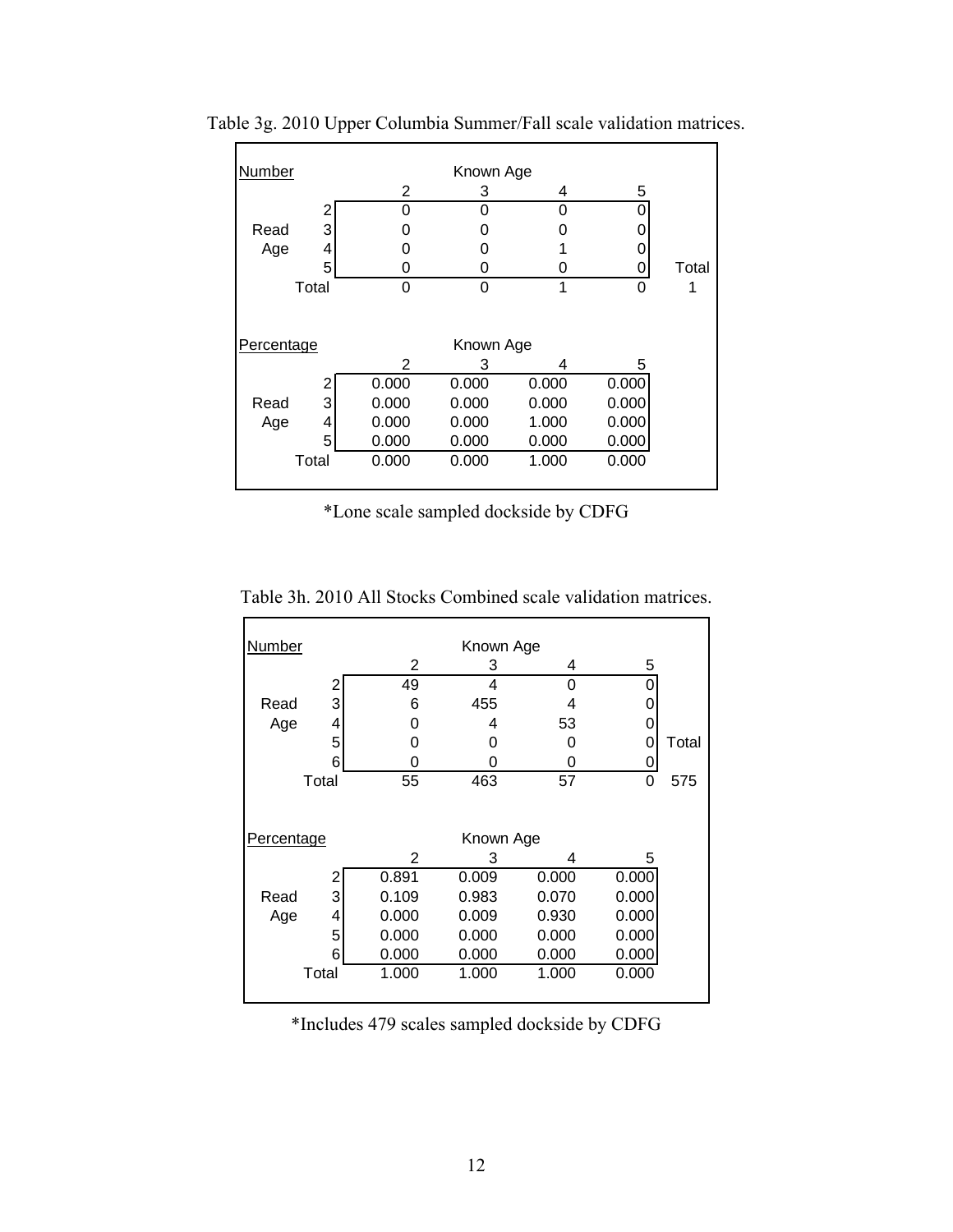|                                    |         | Age          |                |                 |                |                  |
|------------------------------------|---------|--------------|----------------|-----------------|----------------|------------------|
| <b>Stock Designation</b>           |         | $\mathbf{2}$ | $\mathbf{3}$   | 4               | 5              | <b>TOTAL</b>     |
| <b>Central Valley Fall</b>         | Unknown | 612          | 1,638          | 117             | 1              | 2,368            |
|                                    | Known   | 1            | 75             | $6\phantom{1}6$ | 0              | 82               |
| California Coastal                 | Unknown | 32           | 267            | 155             | 6              | 460              |
|                                    | Known   | $\mathbf 0$  | 3              | 0               | 0              | 3                |
| <b>Central Valley Spring</b>       | Unknown | 38           | 34             | $\overline{2}$  | $\Omega$       | 74               |
|                                    | Known   | $\mathbf 0$  | $\mathbf 0$    | $\mathbf 0$     | 0              | $\mathbf 0$      |
| Sacramento River Winter            | Unknown | 3            | 26             | 1               | $\mathbf 0$    | 30               |
|                                    | Known   | $\mathbf 0$  | $\mathbf 0$    | 0               | 0              | 0                |
| <b>Chetco River</b>                | Unknown | 5            | 143            | 172             | 8              | 328              |
|                                    | Known   | $\mathbf 0$  | $\overline{2}$ | 1               | 0              | 3                |
| <b>Columbia River Spring Creek</b> | Unknown | $\mathbf 0$  | 3              | 1               | 0              | 4                |
|                                    | Known   | $\mathbf 0$  | $\mathbf 0$    | $\mathbf 0$     | 0              | 0                |
| <b>Deschutes River</b>             | Unknown | $\mathbf 0$  | $\overline{2}$ | $\overline{2}$  | $\overline{0}$ | 4                |
|                                    | Known   | 0            | 0              | 0               | 0              | $\mathbf 0$      |
| <b>Klamath River</b>               | Unknown | 25           | 237            | 162             | 1              | 425              |
|                                    | Known   | $\mathbf 0$  | 0              | 4               | 0              | 4                |
| Lower Columbia River Fall          | Unknown | $\mathbf 0$  | $\mathbf 0$    | 1               | 0              | 1                |
|                                    | Known   | $\mathbf 0$  | $\mathbf 0$    | $\mathbf 0$     | 0              | $\boldsymbol{0}$ |
| Lower Columbia River Spring        | Unknown | $\mathbf 0$  | $\overline{2}$ | $\overline{0}$  | $\mathbf 0$    | $\overline{2}$   |
|                                    | Known   | $\mathbf 0$  | $\mathbf 0$    | $\mathbf 0$     | 0              | 0                |
| Mid-Oregon Coastal                 | Unknown | 6            | 24             | 14              | 0              | 44               |
|                                    | Known   | $\mathbf 0$  | $\mathbf 0$    | $\mathbf 0$     | 0              | $\boldsymbol{0}$ |
| Rogue River                        | Unknown | 33           | 428            | 276             | 11             | 748              |
|                                    | Known   | $\pmb{0}$    | 4              | $\mathbf 0$     | 0              | 4                |
| <b>Snake River Fall</b>            | Unknown | $\pmb{0}$    | $\overline{2}$ | $\overline{2}$  | $\mathbf 0$    | $\overline{4}$   |
|                                    | Known   | 0            | $\pmb{0}$      | $\mathbf 0$     | 0              | 0                |
| Upper Columbia Summer Fall         | Unknown | $\pmb{0}$    | 1              | 1               | 1              | 3                |
|                                    | Known   | 0            | $\pmb{0}$      | $\pmb{0}$       | 0              | $\pmb{0}$        |

Table 4: Number of 2010 CA GSI unknown- and known-age scales collected and read by stock designation.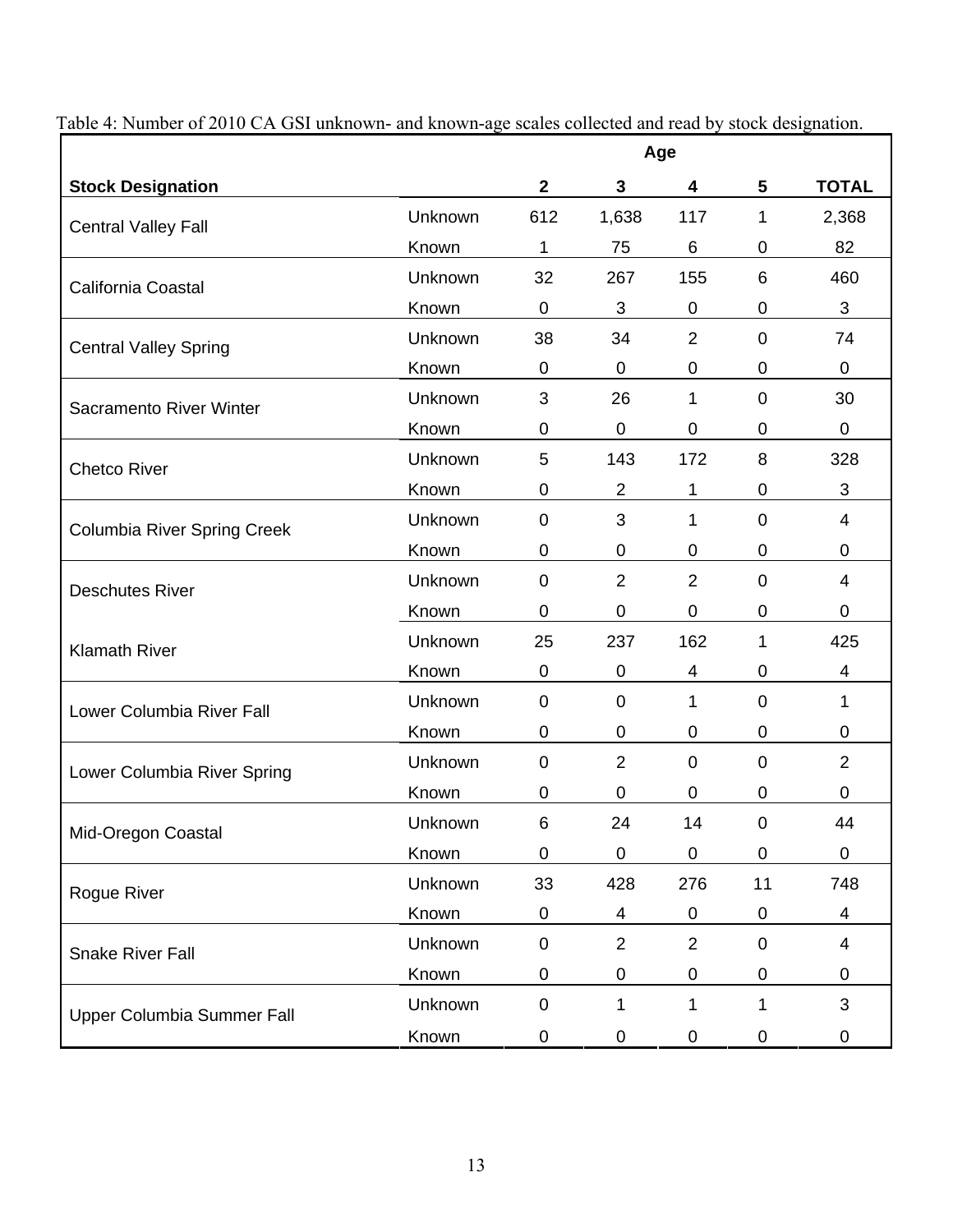|                                    | <b>Proportions at Age</b> |        |        |        |  |  |  |
|------------------------------------|---------------------------|--------|--------|--------|--|--|--|
| <b>Stock Designation</b>           | $\mathbf{2}$              | 3      | 4      | 5      |  |  |  |
| <b>Central Valley Fall</b>         | 0.2502                    | 0.6992 | 0.0502 | 0.0004 |  |  |  |
| California Coastal                 | 0.0691                    | 0.5832 | 0.3348 | 0.0130 |  |  |  |
| <b>Central Valley Spring</b>       | 0.5135                    | 0.4595 | 0.0270 | 0.0000 |  |  |  |
| Sacramento River Winter            | 0.1000                    | 0.8667 | 0.0333 | 0.0000 |  |  |  |
| <b>Chetco River</b>                | 0.0151                    | 0.4381 | 0.5227 | 0.0242 |  |  |  |
| <b>Columbia River Spring Creek</b> | 0.0000                    | 0.7500 | 0.2500 | 0.0000 |  |  |  |
| <b>Deschutes River</b>             | 0.0000                    | 0.5000 | 0.5000 | 0.0000 |  |  |  |
| <b>Klamath River</b>               | 0.0583                    | 0.5524 | 0.3869 | 0.0023 |  |  |  |
| Lower Columbia River Fall          | 0.0000                    | 0.0000 | 1.0000 | 0.0000 |  |  |  |
| Lower Columbia River Spring        | 0.0000                    | 1.0000 | 0.0000 | 0.0000 |  |  |  |
| Mid-Oregon Coastal                 | 0.1364                    | 0.5455 | 0.3182 | 0.0000 |  |  |  |
| Rogue River                        | 0.0439                    | 0.5745 | 0.3670 | 0.0146 |  |  |  |
| <b>Snake River Fall</b>            | 0.0000                    | 0.5000 | 0.5000 | 0.0000 |  |  |  |
| Upper Columbia Summer Fall         | 0.0000                    | 0.3333 | 0.3333 | 0.3333 |  |  |  |
| <b>Total age proportions</b>       | 0.1645                    | 0.6297 | 0.1997 | 0.0061 |  |  |  |

# Table 5: Summary of 2010 CA GSI age proportions by stock designation.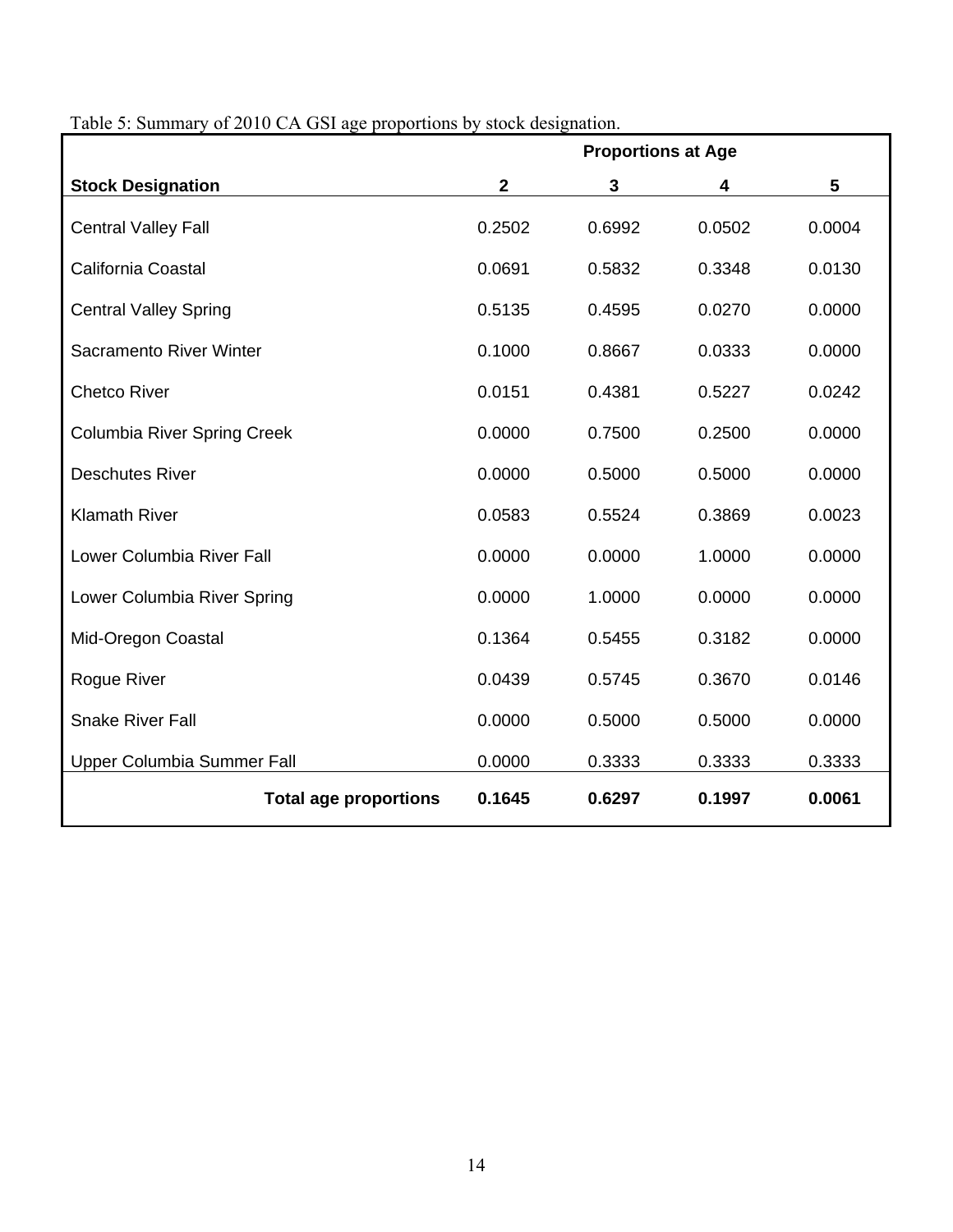| Management    | May            |      |                |          | June |                |                |                  | July           |      |                |             | August |      |                |                  | September      |                |                |          |
|---------------|----------------|------|----------------|----------|------|----------------|----------------|------------------|----------------|------|----------------|-------------|--------|------|----------------|------------------|----------------|----------------|----------------|----------|
| Area          | Age2           | Age3 | Age4           | Age5     | Age2 | Age3           | Age4           | Age <sub>5</sub> | Age2           | Age3 | Age4           | Age5        | Age2   | Age3 | Age4           | Age <sub>5</sub> | Age2           | Age3           | Age4           | Age5     |
| <b>KMZ-CA</b> |                |      |                |          |      |                |                |                  |                |      |                |             |        |      |                |                  |                |                |                |          |
| Read          | 0              | 0    | 0              | 0        | 3    | 37             | $\Omega$       | 0                | $\overline{2}$ | 45   |                | 0           | 39     | 93   | 3              | $\mathbf 0$      | 25             | 30             | 2              | O        |
| Corrected     | 0              | 0    | 0              | 0        | 3    | 37             | 0              | 0                | $\overline{2}$ | 45   |                | $\mathbf 0$ | 43     | 89   | 3              | $\mathbf 0$      | 28             | 27             | 2              | 0        |
| Fort Bragg    |                |      |                |          |      |                |                |                  |                |      |                |             |        |      |                |                  |                |                |                |          |
| Read          |                | 14   | 3              | 0        | 5    | 27             | 2              | 0                | $\overline{2}$ | 107  | 16             | 0           | 36     | 181  | 18             | $\mathbf 0$      | 54             | 55             | 9              | 0        |
| Corrected     | 1              | 13   | 4              | 0        | 5    | 27             | $\overline{2}$ | $\Omega$         | 1              | 104  | 20             | 0           | 38     | 175  | 22             | $\Omega$         | 60             | 47             | 11             | 0        |
| Bodega Bay    |                |      |                |          |      |                |                |                  |                |      |                |             |        |      |                |                  |                |                |                |          |
| Read          | 4              | 12   |                | 0        | 23   | 46             | 5              | 0                | 14             | 86   | 16             | 1           | 47     | 95   | 2              | $\mathbf 0$      | 17             | 23             | 4              |          |
| Corrected     | 4              | 12   | 1              | $\Omega$ | 25   | 43             | 6              | $\Omega$         | 15             | 81   | 19             | 2           | 52     | 90   | $\overline{2}$ | $\Omega$         | 19             | 20             | 5              | 0        |
| San Francisco |                |      |                |          |      |                |                |                  |                |      |                |             |        |      |                |                  |                |                |                |          |
| Read          | 20             | 62   | 6              | $\Omega$ | 92   | 141            | 3              | $\Omega$         | 30             | 54   | 2              | $\Omega$    | 25     | 88   | $\overline{2}$ | $\mathbf 0$      | 23             | 43             | 6              |          |
| Corrected     | 22             | 59   | $\overline{7}$ | 0        | 102  | 131            | 3              | $\Omega$         | 33             | 51   | $\overline{2}$ | $\mathbf 0$ | 27     | 86   | $\overline{2}$ | $\Omega$         | 25             | 39             | $\overline{7}$ | 0        |
| Monterey Bay  |                |      |                |          |      |                |                |                  |                |      |                |             |        |      |                |                  |                |                |                |          |
| Read          | 2              | 10   |                | 0        | 3    | 12             |                | 0                | 30             | 279  | 8              | 0           | 53     | 75   | 1              | $\mathbf 0$      | 59             | 12             | 2              | $\Omega$ |
| Corrected     | $\overline{2}$ | 10   | 1              | $\Omega$ | 3    | 12             |                | $\Omega$         | 30             | 279  | 8              | $\Omega$    | 58     | 70   | 1              | $\Omega$         | 66             | $\overline{4}$ | 3              | 0        |
| South of Sur  |                |      |                |          |      |                |                |                  |                |      |                |             |        |      |                |                  |                |                |                |          |
| Read          | 0              |      |                | 0        |      | 2              | 0              | 0                | $\mathbf 0$    | 4    | 2              | 0           | 0      |      | 0              | 0                | 2              | 3              | 0              | 0        |
| Corrected     | 0              |      |                | $\Omega$ |      | $\overline{2}$ | $\Omega$       | $\Omega$         | $\Omega$       | 3    | 3              | $\Omega$    | U      |      | $\mathbf{0}$   | $\mathbf 0$      | $\overline{2}$ | 3              | $\Omega$       |          |

Table 6. Bias-corrected age compositions for CV fall unknown-age scales collected in 2010 by management area and month.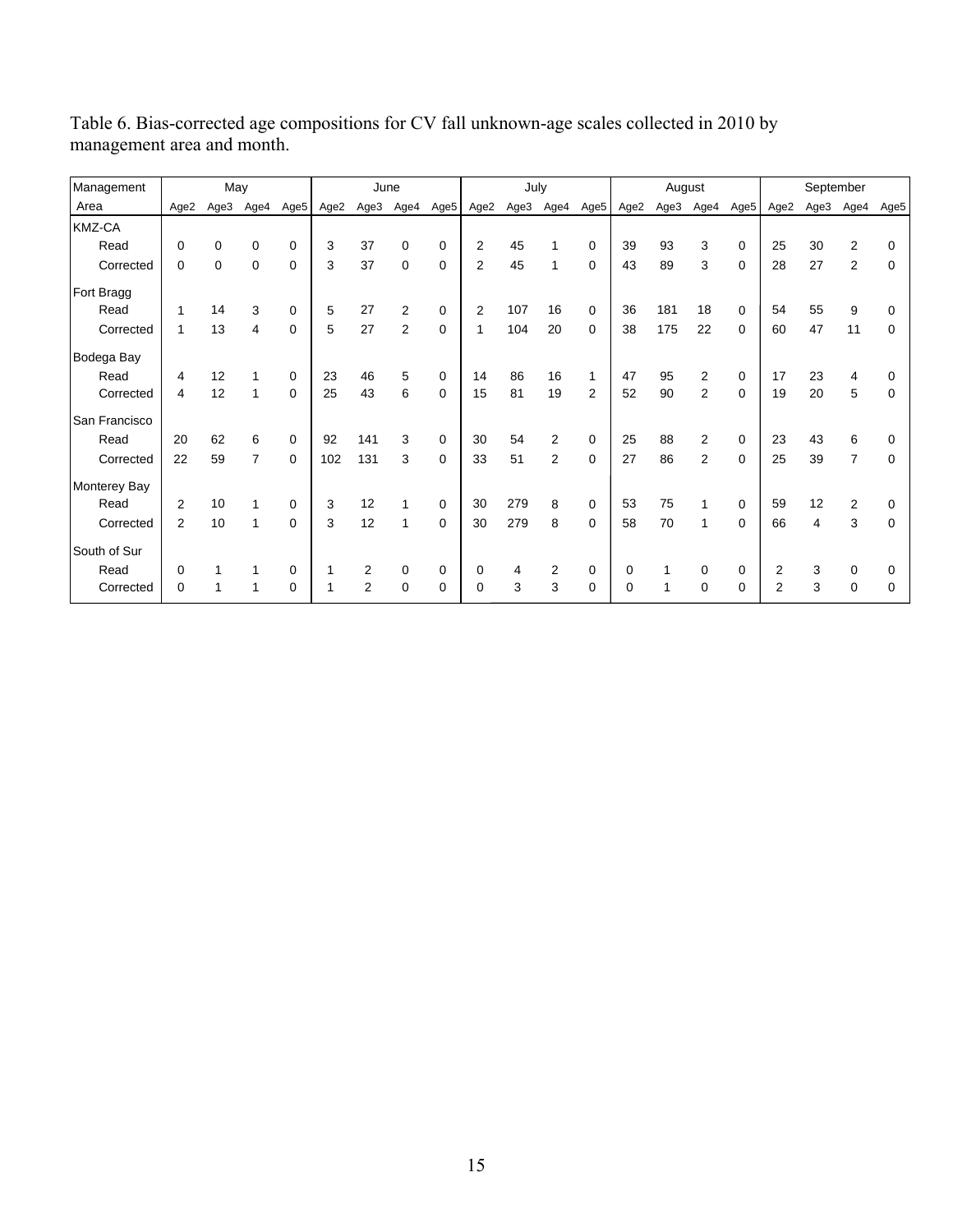

Figure 2a: Stock and age composition for samples collected near Crescent City in May-September 2010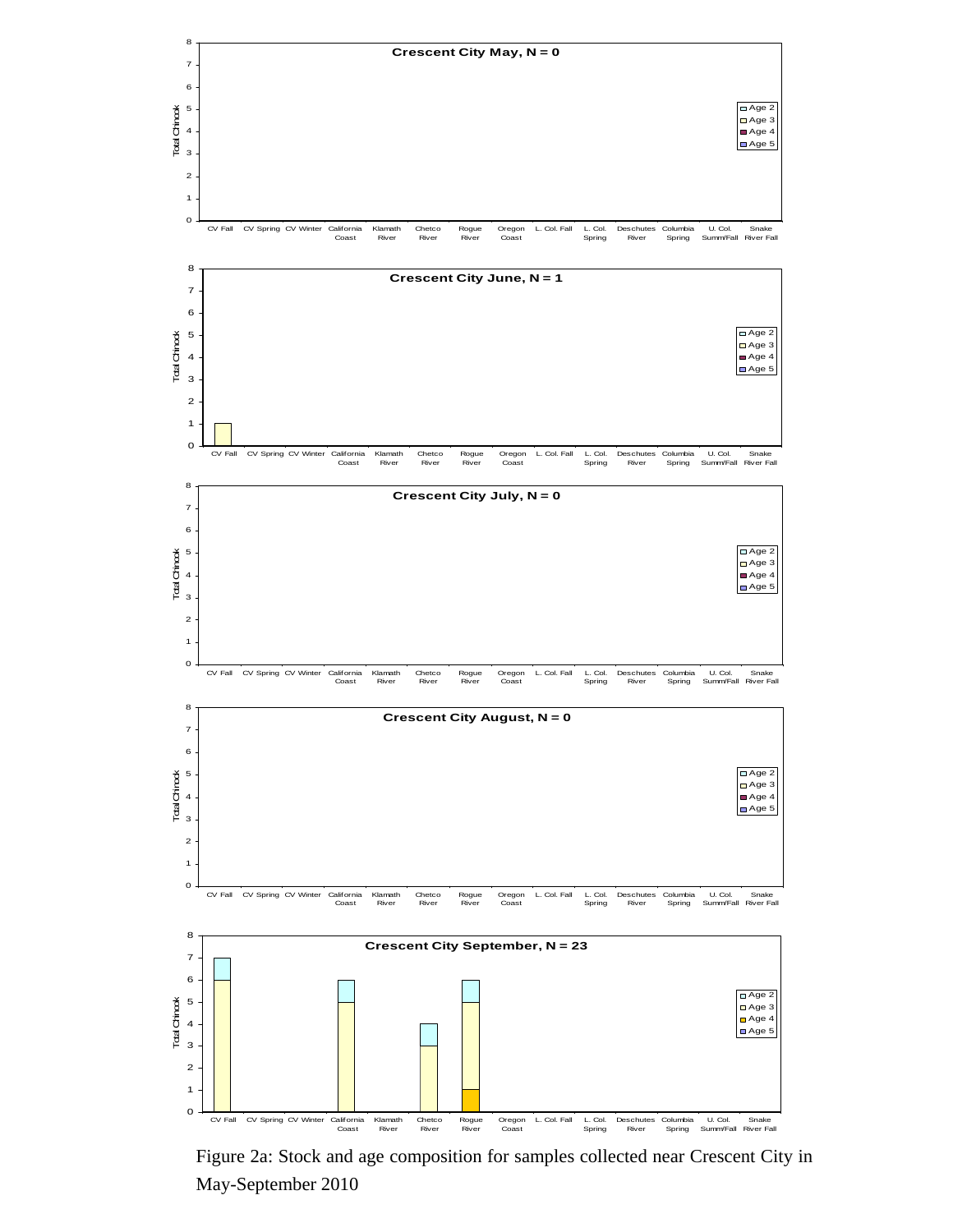

Figure 2b: Stock and age composition for samples collected near Eureka during May-September 2010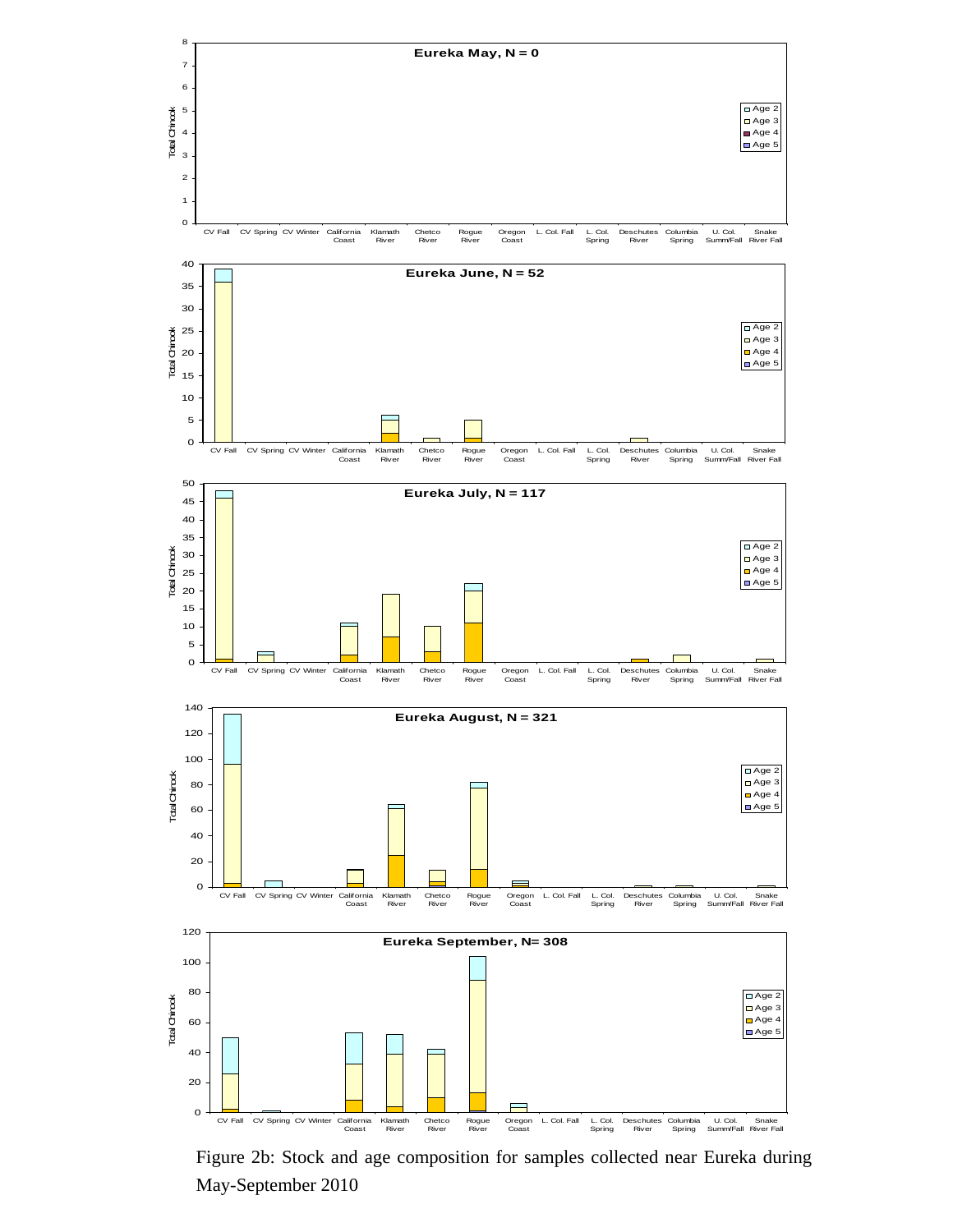

Figure 2c: Stock and age composition for samples collected near Fort Bragg during May-September 2010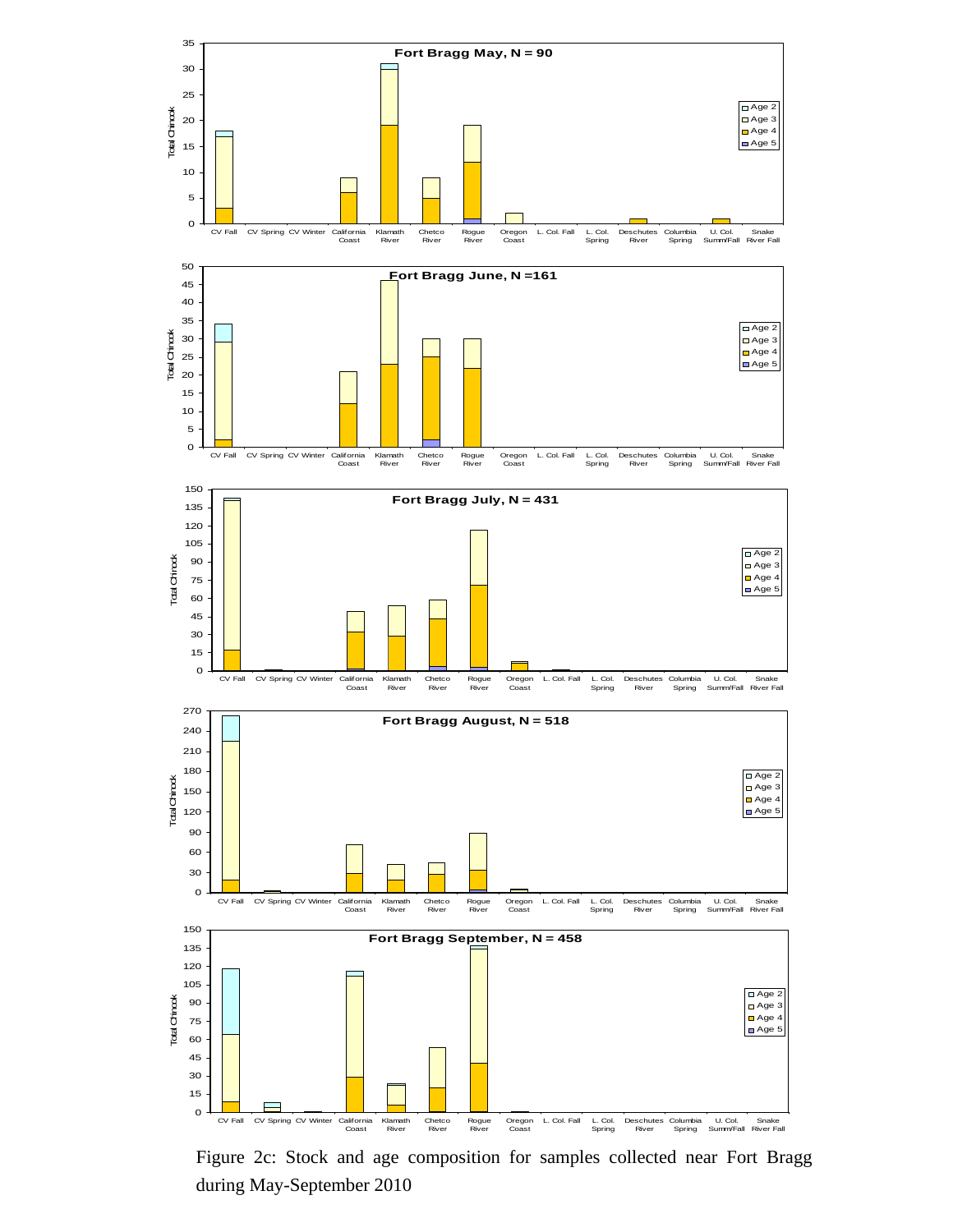

Figure 2d: Stock and age composition for samples collected near Bodega Bay during May-September 2010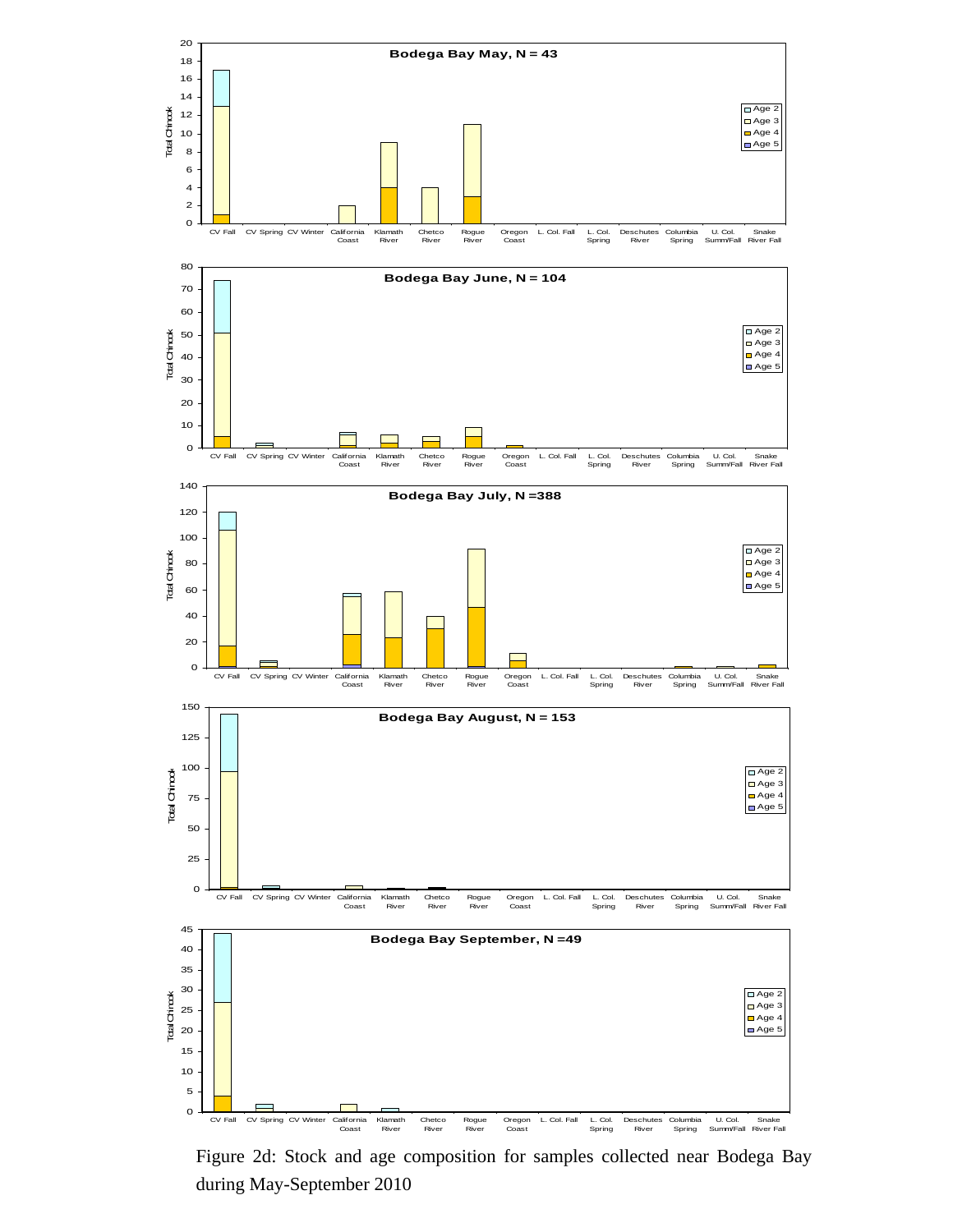

Figure 2e: Stock and age composition for samples collected near San Francisco during May-September 2010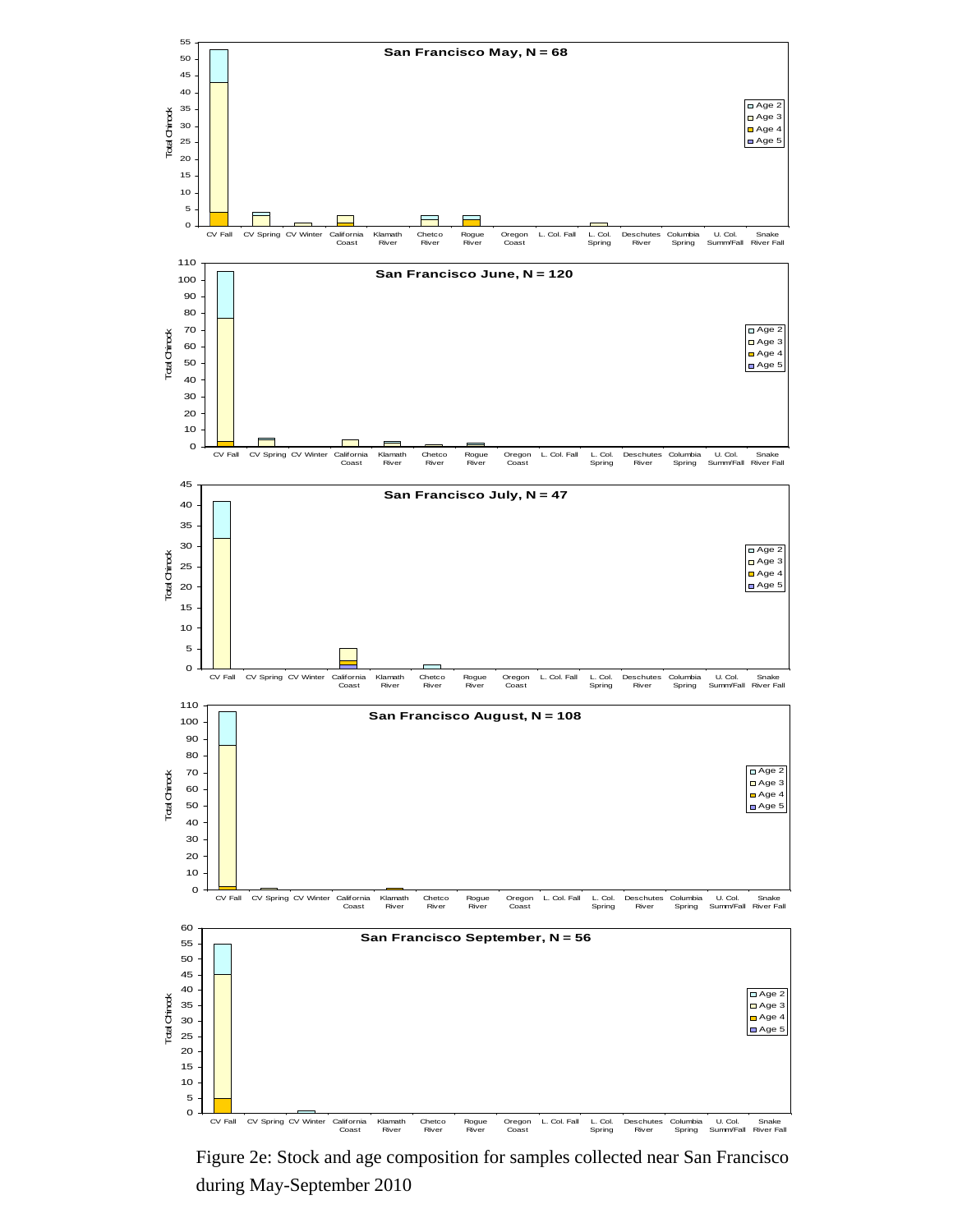

Figure 2f: Stock and age composition for samples collected near Half Moon Bay during May-September 2010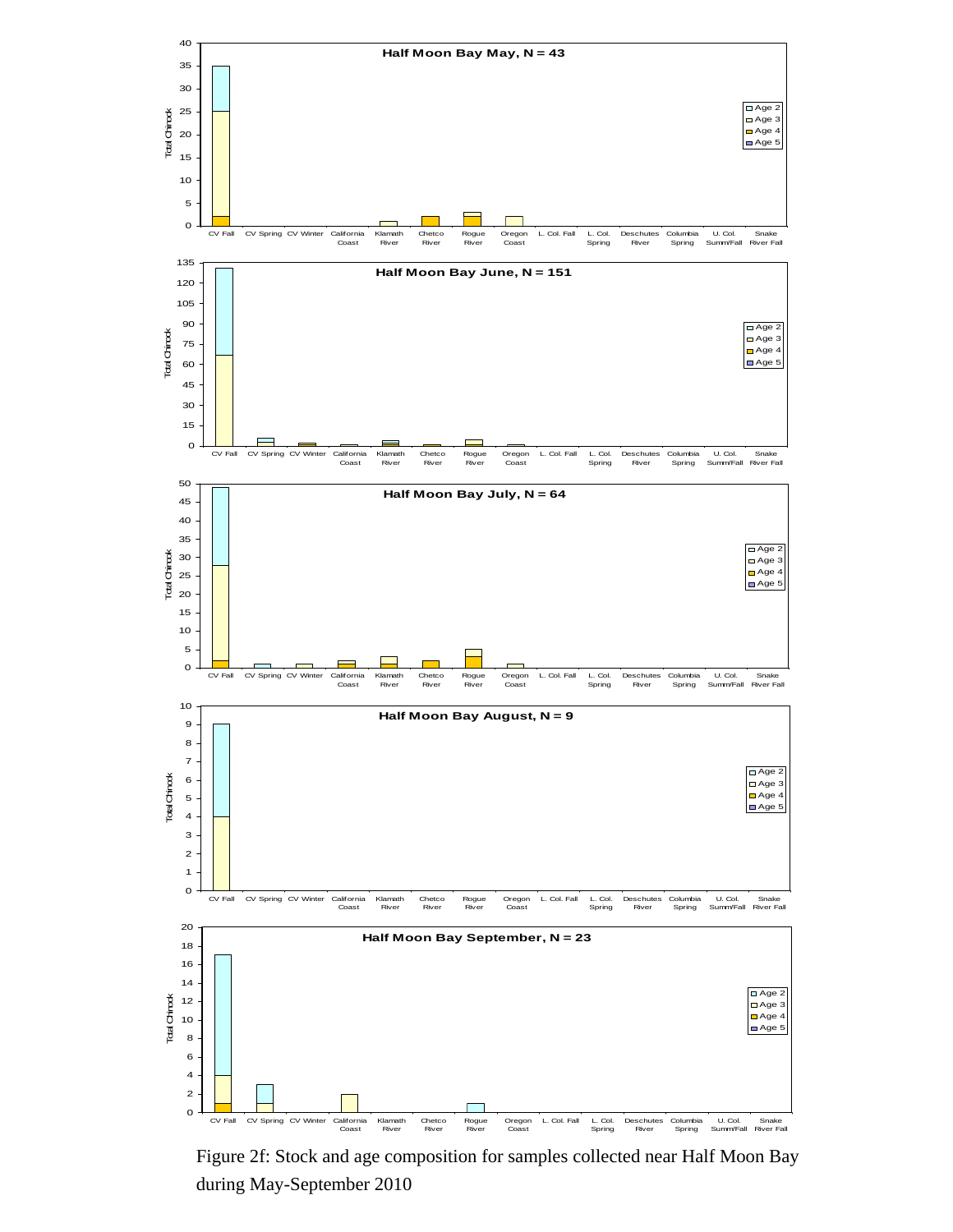

Figure 2g: Stock and age composition for samples collected near Santa Cruz during May-September 2010